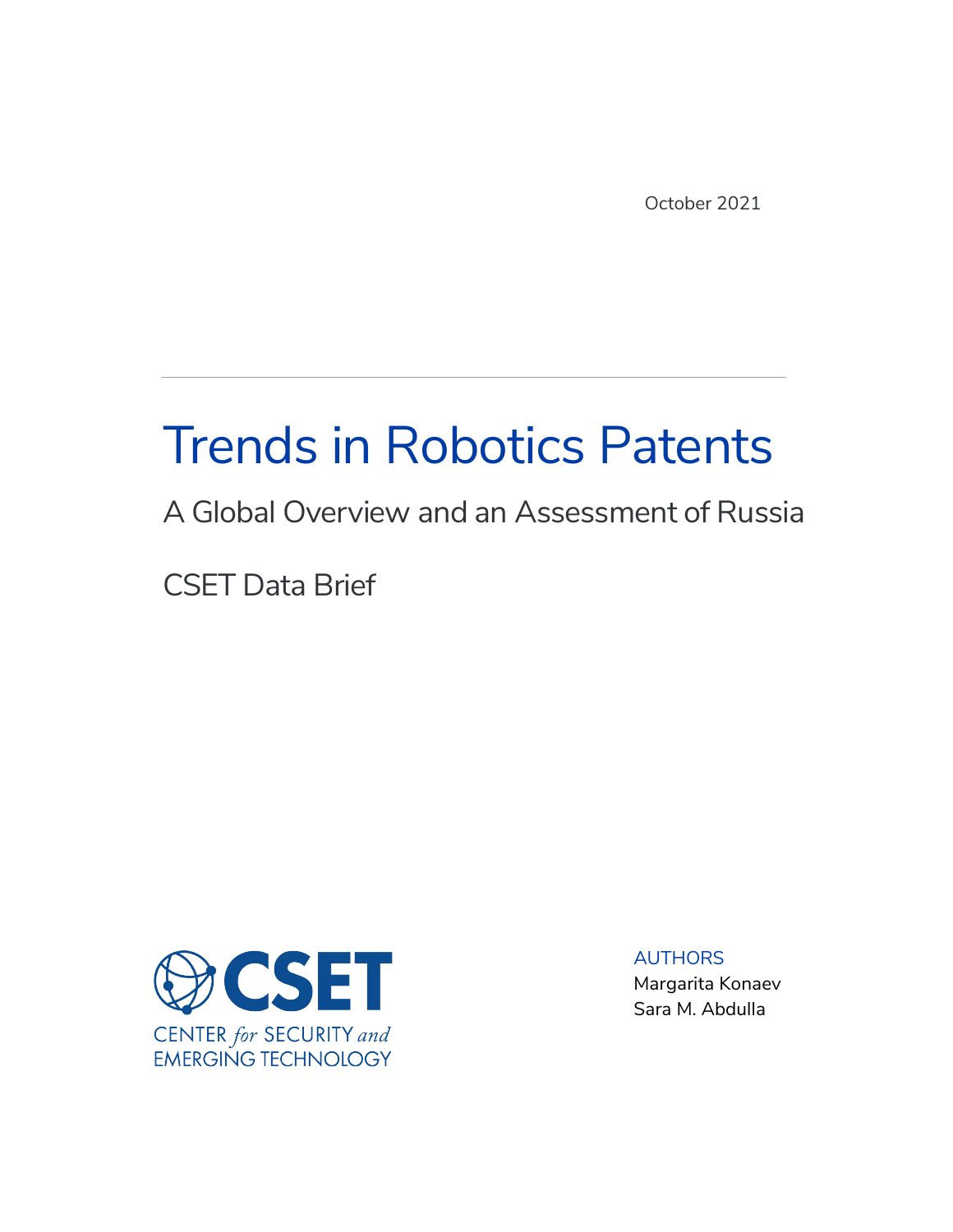#### Executive Summary

Whether it is the Roomba vacuum taking over mundane household activities or NASA's sophisticated rovers exploring the surface of Mars, robots are performing an increasingly varied range of tasks in today's society. Networked and mobile industrial robots are transforming the traditional assembly lines in automotive and electronics factories. Surgical robots are performing intricate medical procedures, while telepresence robots are changing how patients communicate with their healthcare providers. Drones in different sizes and degrees of autonomy are used for a broad range of tasks, from crop monitoring for sustainable agriculture practices to surveillance and targeted strikes in military operations. Innovation in robotics technology therefore has significant strategic, economic, social, legal, and moral implications.

Patent activity is one useful indicator of technological advancement in robotics. Designed to protect invention and intellectual property, patents are a linkage between science, technology, and commercial activity. Trends in patenting provide information about the vibrancy and dynamism of the broader innovation ecosystem. Invention and innovation are not a zero-sum game, and the transfer and diffusion of certain technologies can have economic and societal benefits across national borders. That said, patents—and robotics patents in particular—are also an important part of the equation when assessing scientific and technological competition.

This report provides an overview of global trends in robotics patents granted to inventors across 88 countries between 2005 and 2019. While discussions and policies aimed at winning the global technology competition typically focus on China as the principal strategic competitor of the United States, Russia's advances in emerging technologies such as robotics and AI, especially for military applications, can undermine U.S. strategic interests and merit further attention. With that, the report also delves into robotics patenting activity in Russia, and assesses the landscape of military robotics patents, both in Russia and around the world.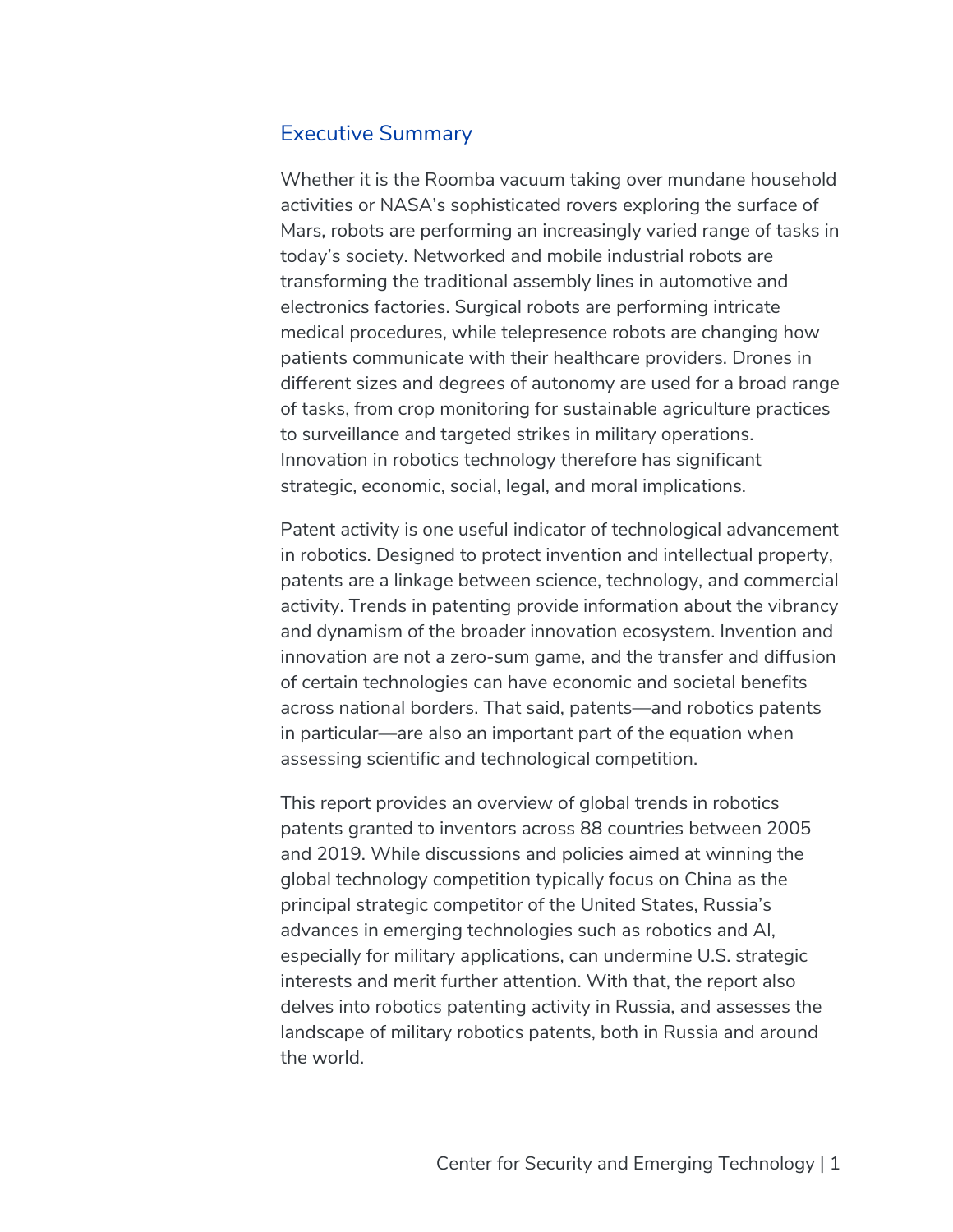Examining global patent activity between 2005 and 2019, our key findings are as follows:

- China leads in granted robotics patents, accounting for nearly 35 percent of the global robotics patents total between 2005 and 2019. The United States ranks fourth, with about 13 percent of the world's total robotics patent output for this time period, coming in after Japan and South Korea.
- While Russia accounts for only 2 percent of the global robotics patent output between 2005 and 2019, it is responsible for 17 percent of the global military robotics patents, ranking third in the world in this category.
- Industrial robotics is the most popular category of robotics patent types, followed by medical robotics and transportation.
- The United States leads in robotics patents in areas such as aerospace, medical, military/security, and telepresence, as well as robotics patents with AI features. China tops the chart in patents for industrial robotics, transportation, humanoid/exoskeleton, agriculture, underwater applications, and education.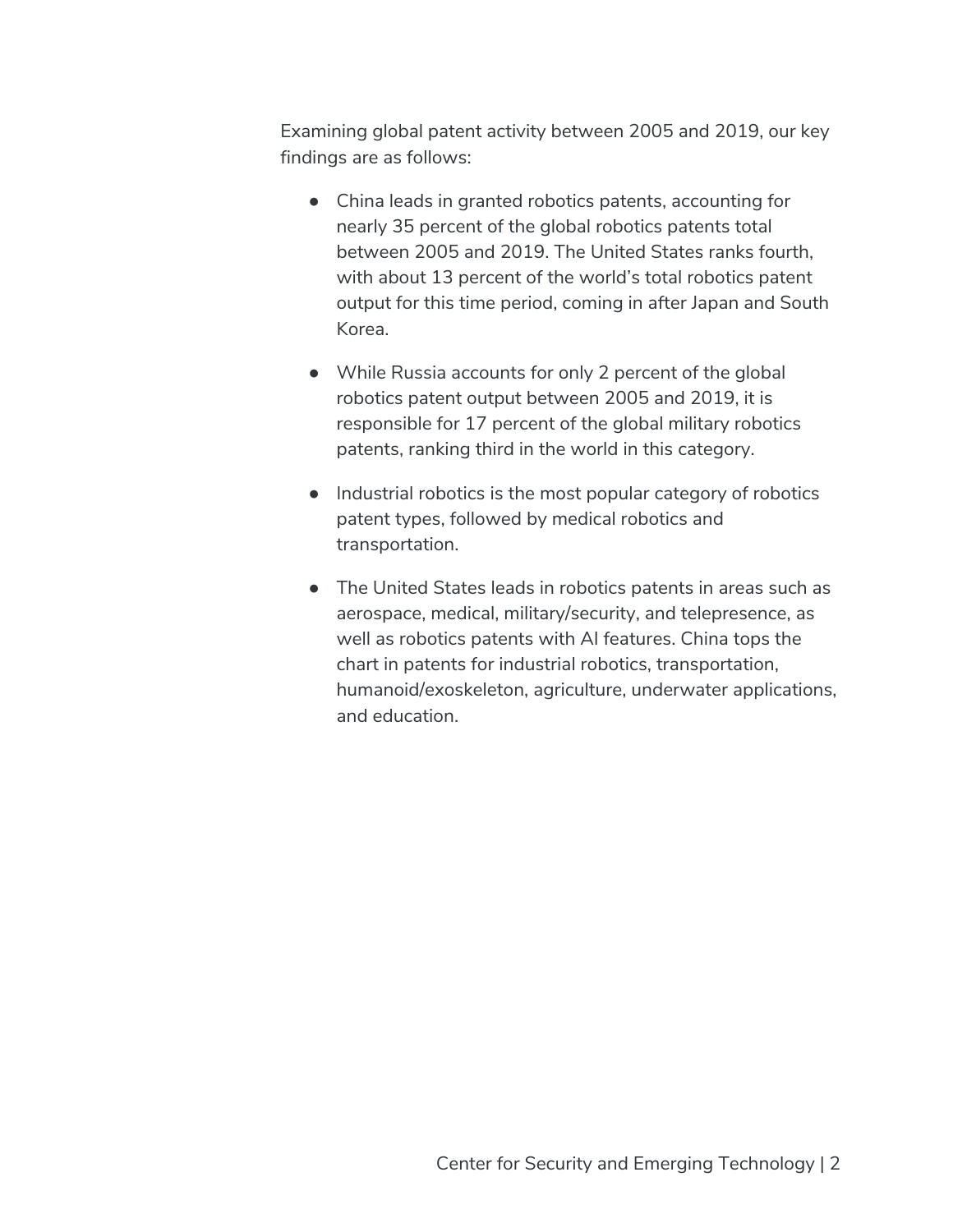## **Table of Contents**

| Military Robotics Patents: Global and Russian Developments 20 |  |
|---------------------------------------------------------------|--|
|                                                               |  |
|                                                               |  |
|                                                               |  |
|                                                               |  |
|                                                               |  |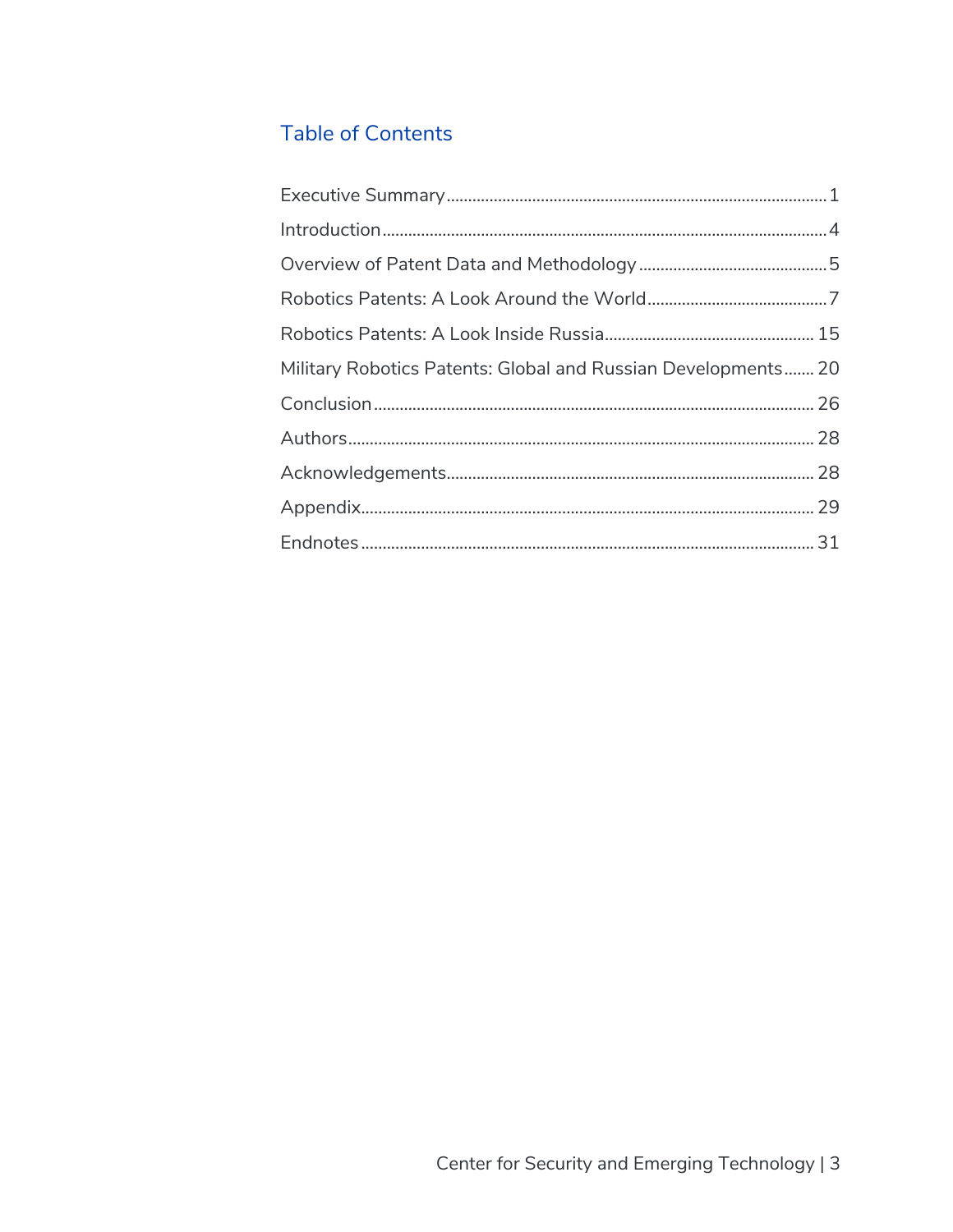#### **Introduction**

Robotics technology is prominent across virtually every aspect of modern life. The demand for industrial robotics has risen consistently since 2010, as robots have become cheaper, more flexible, and more autonomous. $1$  Worldwide, the automotive industry is the largest customer when it comes to industrial robotics, closely followed by the electronics industry. Advances in autonomous navigation, computer vision, depth sensing, social robotics, and machine learning technologies help make robots more mobile, dexterous, collaborative, and aware of their surroundings. The trend toward smart factories and facilities where robots increasingly collaborate with humans is therefore expanding beyond manufacturing to industries like e-commerce. Amazon alone has about 350,000 mobile robots working alongside hundreds of thousands of employees across its global fulfillment centers.2 Most recently, as the COVID-19 pandemic spread around the world, remote presence robots connected patients with healthcare providers and cleaning robots helped sanitize hospitals, hotels, and public transport.<sup>3</sup>

Robots also have many applications in defense and military operations, and are already being used for surveillance, logistics and resupply, casualty evacuation, demining, combat support and many other tasks.<sup>4</sup> Nearly 100 countries have an active military drone inventory, while armed non-state groups like ISIS, Hezbollah, and Hamas have also proved quite capable in using this technology.5 As a whole, advances in robotics have significant implications for a broad range of issues, including but not limited to, economic growth, transportation, healthcare, and the conduct of military conflicts.

Patent activity is a useful indicator of technological progress and innovation in robotics. Comparisons of patent activity across different countries can provide insights into areas of competitive advantage in the global competition for tech innovation and leadership. While the invention process is multidimensional, trends in patenting can also inform strategic forecasting of technological developments by highlighting areas and sectors that are being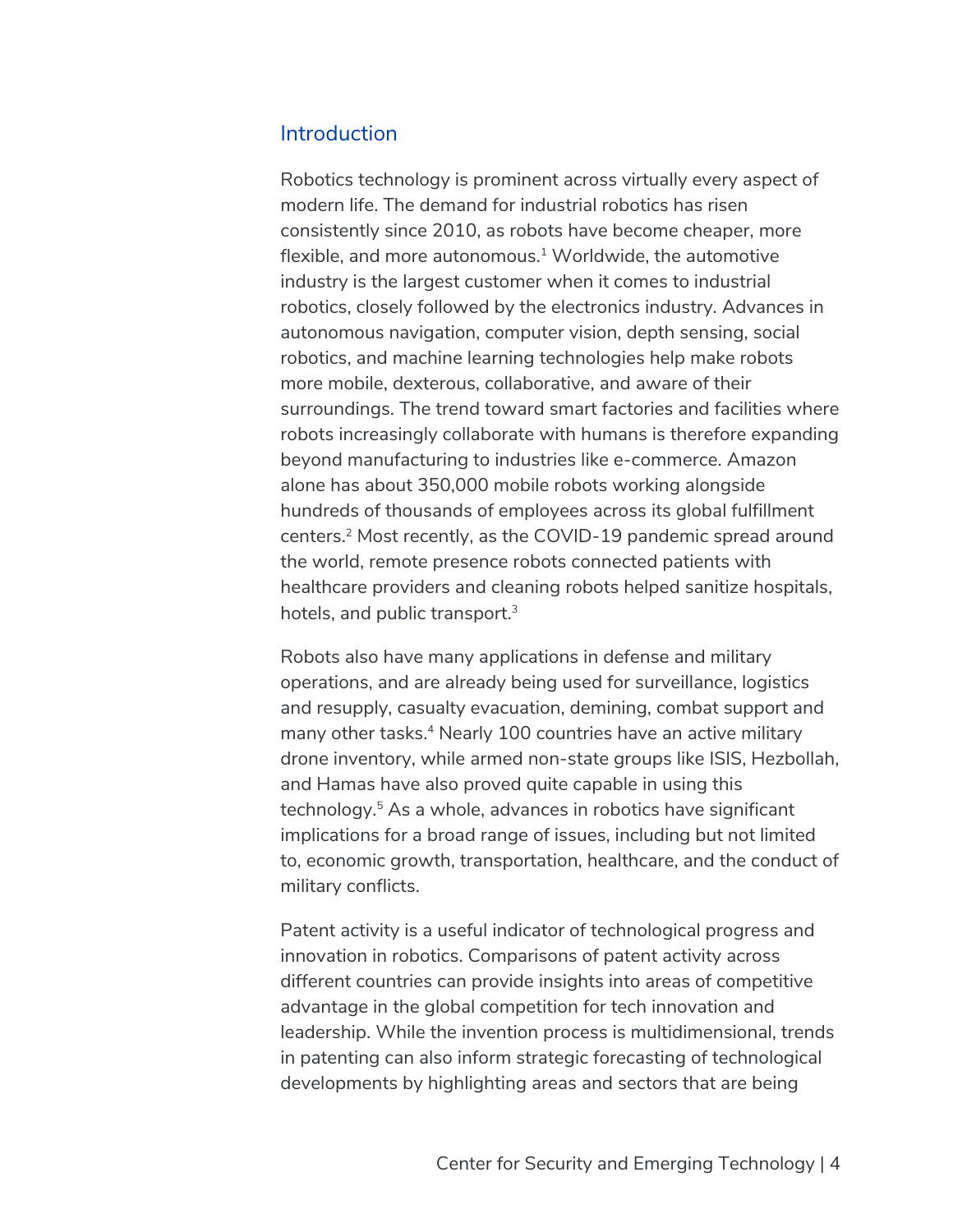prioritized for innovation, alongside data on additional vectors such as research and development, investment, and infrastructure development.<sup>6</sup>

After providing an overview of patent data, the remainder of this report analyzes trends in granted robotics patents around the world, and zeros in on the state of robotics patenting in Russia. Additionally, we offer a discussion of military robotics patents in both Russia and across the globe.

#### Overview of Patent Data and Methodology

Patenting is the process by which inventors, whether individuals or organizations, seek to formalize exclusive intellectual property rights to their invention. If granted, patents allow inventors to monetize their invention, although not all inventions become commercially successful, nor do all inventors seek to take their inventions to market. Patents are granted for a certain period of time, and when the exclusive rights expire, other inventors and manufacturers are free to use and expand on the original invention. While each country has its own patent office, for example, the United States Patent and Trademark Office, there are also supranational bodies such as the European Patent Office that provide inventors with intellectual property rights across national borders.

An assessment of patent activity can provide insights on technological progress and innovation across different countries. An analysis of global patent activity, however, must be sensitive to the differences in countries' patenting laws and cultures. For instance, inventors may have less of an incentive to file for a patent if their country has weak intellectual property protections. On the other hand, if certain organizations use patent filings in their performance reviews and promotions, or as a factor in university rankings, there are clear incentives to file patent applications in pursuit of these "non-market" objectives. Moreover, in many if not most countries, individual motives are inherently intertwined with national policies and ambitions. China's ascendance to the top of the global patent rankings, for instance, was achieved in part through such incentives, meant to encourage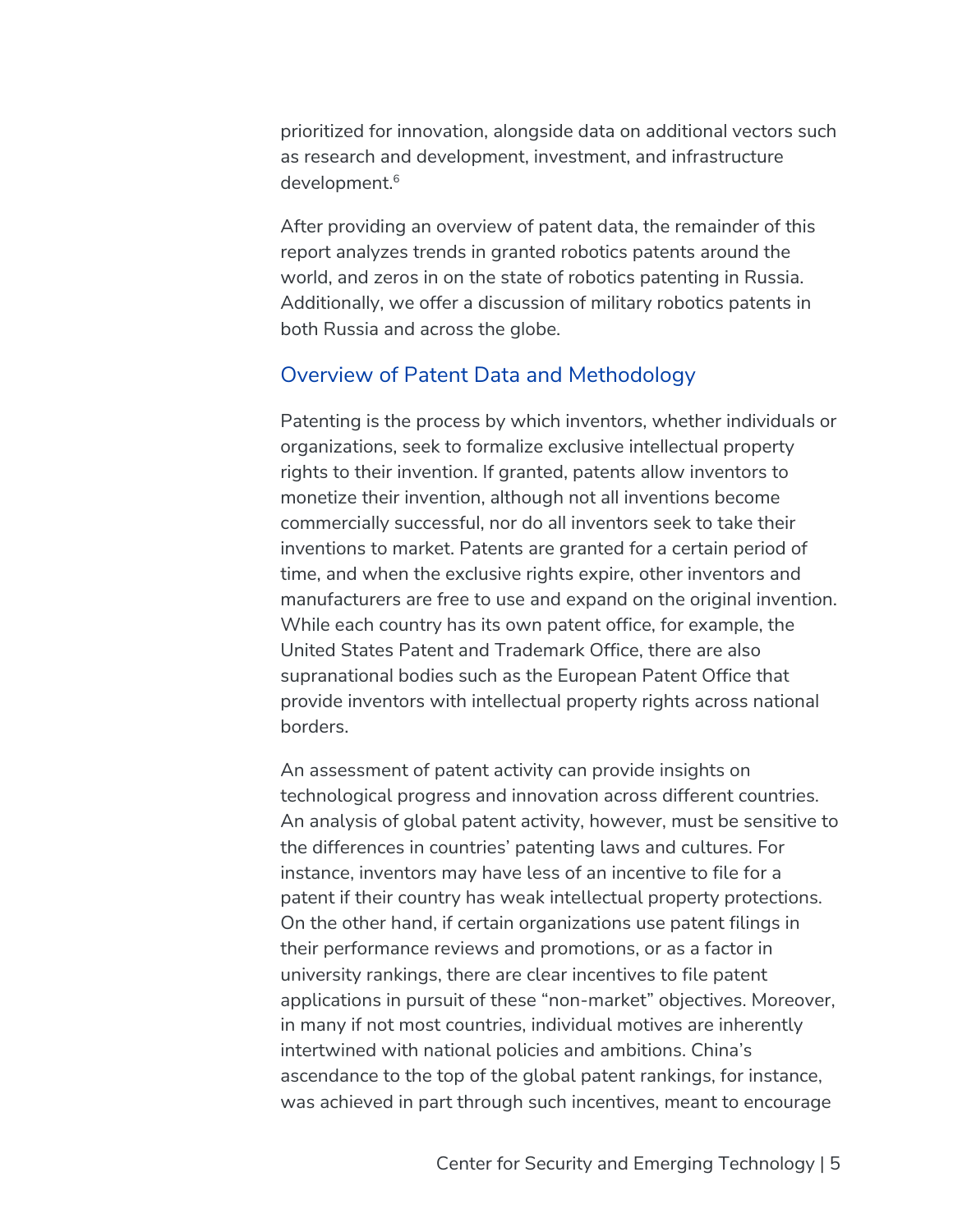(and pressure) Chinese inventors, universities, companies and other institutions to ramp up domestic patent activity.

Patent offices that examine the applications and decide to grant patent rights also differ in their standards for "novelty, nonobviousness, and industrial applicability [as] defined in national laws," as well as their application processing times and efficiency.<sup>7</sup> As a result, there are significant variations in terms of patent examination outcomes. For example, in 2019, patent offices in the United States, China, and India granted patents to less than 43 percent of all of the patent applications. In contrast, Japan, South Korea, and Russia granted patents to around 75 percent of applications that same year. $8<sup>8</sup>$ 

Taken together, when comparing countries' patent productivity and output, it is important to acknowledge that there is significant variation in patenting laws, the efficiency of patent granting institutions, and overall patenting cultures. These differences inherently affect how many patent applications are submitted each year as well as what percentage of patent applications are granted. Moreover, since inventors may file for patent protection for their inventions in multiple countries, it is sometimes the case that a single invention has multiple patent documents from different countries. At the same time, in some countries (including the United States), applicants can file for a series of patents, with each document describing different aspects of the same underlying invention.

To avoid double-counting the same inventions, we use the 'patent family' as a unit of analysis–with each patent family containing "all patent documents that result from the same initial filing, known as the 'priority' application."9 Taking into account differences in patent examination outcomes, we focus solely on patent families that contain at least one granted patent. For simplicity, in the remainder of this report these units are referred to as 'patents' or 'granted patents'. Readers should keep in mind that these are shorthand for the more accurate, but more cumbersome, 'granted patent families'.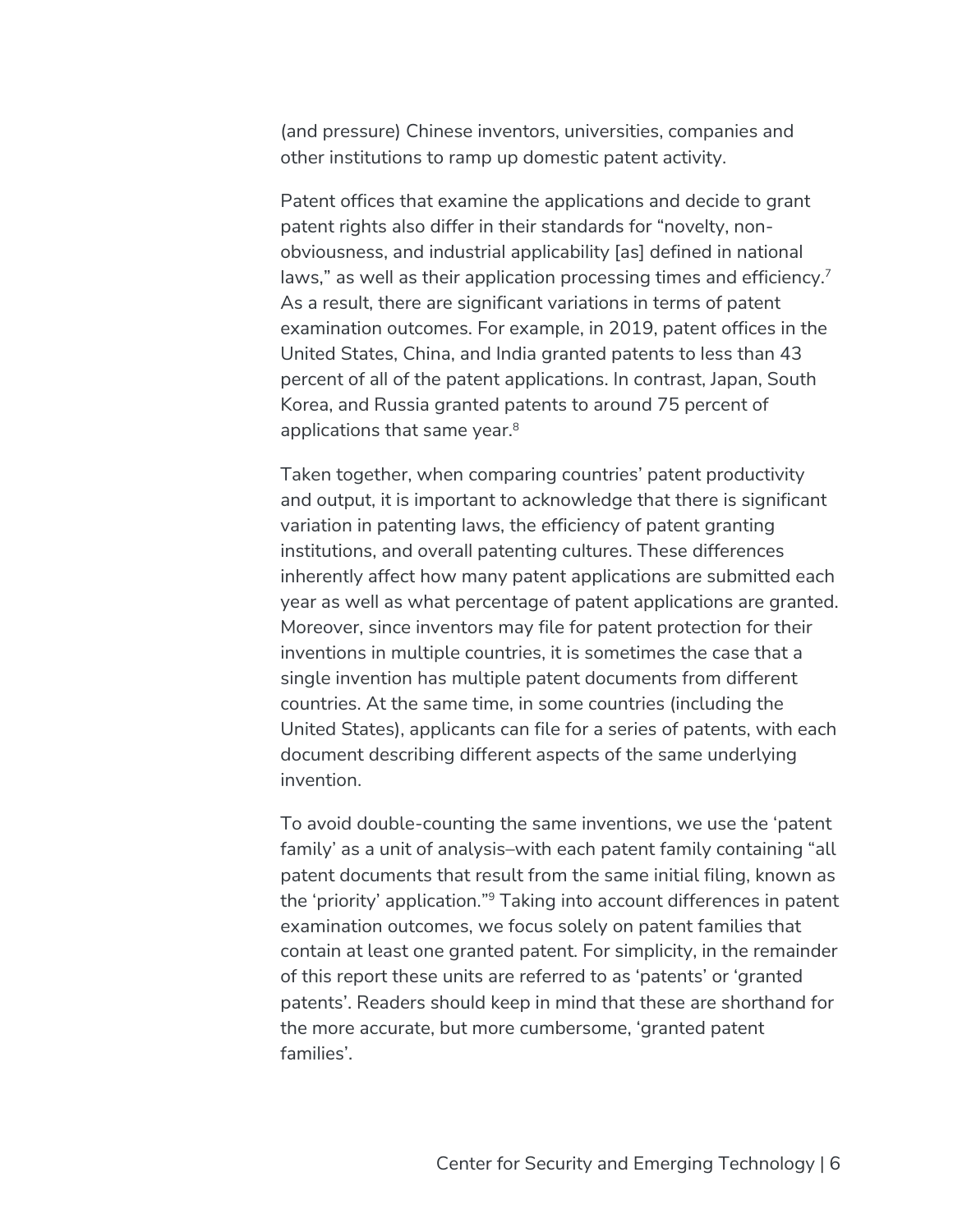Two additional methodological decisions are of note. First, keeping in mind that inventors can file for patents in multiple countries, when comparing countries' patent outputs, we allocated patents based on the country of the priority document, namely, where the first patent application in the patent family was filed. Second, we determine the year of publication by using the latest publication date of any document in a patent family. This method is consistent with previous CSET research and has the advantage of capturing information from the latest amendments and filings for a patent family.10 As a robustness check, we also conducted our analysis by extracting the year variable from the earliest "patent grant" document, i.e., the document certifying the first patent's approval in a given patent family. The results from this analysis were not significantly different from the findings included in the report, and are available in Table 1A in the Appendix.

With that, our data covers robotics patents filed across 88 countries between the years 2005 and 2019, drawing on a database curated by 1790 Analytics. 1790 Analytics maintains internal databases of patents from the U.S. Patent and Trademark Office, the European Patent Office, and the World Intellectual Property Organization (WIPO), with the robotics patent universe outlined through a combination of keywords and patent classifications made available by the Cooperative Patent Classification and the International Patent Classification. <sup>11</sup> The focus on this time period is motivated by data availability, with 2019 as the cutoff year because of delays in processing of patent applications. While we report trends in terms of totals from this time period, we also offer the most recent data on granted robotics patents by looking at trends and patterns from 2018-2019.

#### Robotics Patents: A Look Around the World

Between 2005 and 2019, 72,618 robotics patents were granted worldwide. Table 1 below shows the top 10 countries in terms of granted robotics patents and their respective share of the global total for this period of time.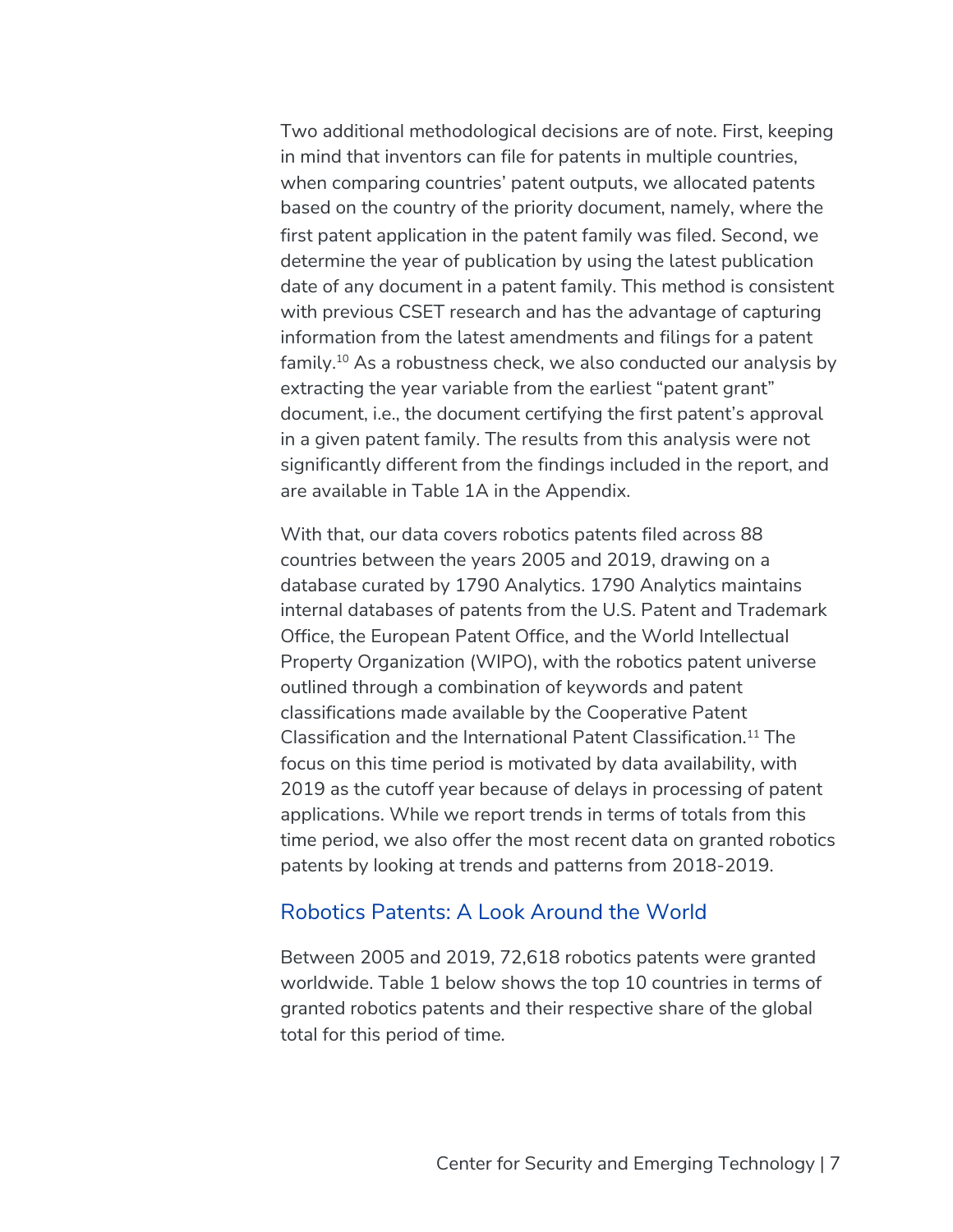| <b>Country/Region</b>         | <b>No. of Robotics</b><br><b>Patents</b> | <b>Share of Global</b><br><b>Robotics</b><br><b>Patents</b> |
|-------------------------------|------------------------------------------|-------------------------------------------------------------|
| China                         | 25,154                                   | 34.6%                                                       |
| Japan                         | 15,130                                   | 20.8%                                                       |
| South Korea                   | 11,144                                   | 15.4%                                                       |
| <b>United States</b>          | 9,554                                    | 13.2%                                                       |
| Germany                       | 3,439                                    | 4.7%                                                        |
| Russia                        | 1,701                                    | 2.3%                                                        |
| France                        | 1,129                                    | 1.6%                                                        |
| <b>European Patent Office</b> | 942                                      | 1.3%                                                        |
| Taiwan                        | 883                                      | 1.2%                                                        |
| Italy                         | 385                                      | 0.5%                                                        |

Table 1: Top 10 Countries by Granted Robotics Patents, 2005- 2019.

Source: 1790 Analytics robotics patent dataset.

China leads in granted robotics patents, accounting for nearly 35 percent of the global total between 2005 and 2019. Japan is second, with nearly 21 percent, while South Korea ranks third with slightly over 15 percent. The United States comes in fourth, accounting for approximately 13 percent of the world's total robotics patent output. Russia is ranked sixth, with a total of 1,701 robotics patents, which represents about 2 percent of the global total. Figure 1 below charts the annual granted robotics patent output in the United States, China, and Russia.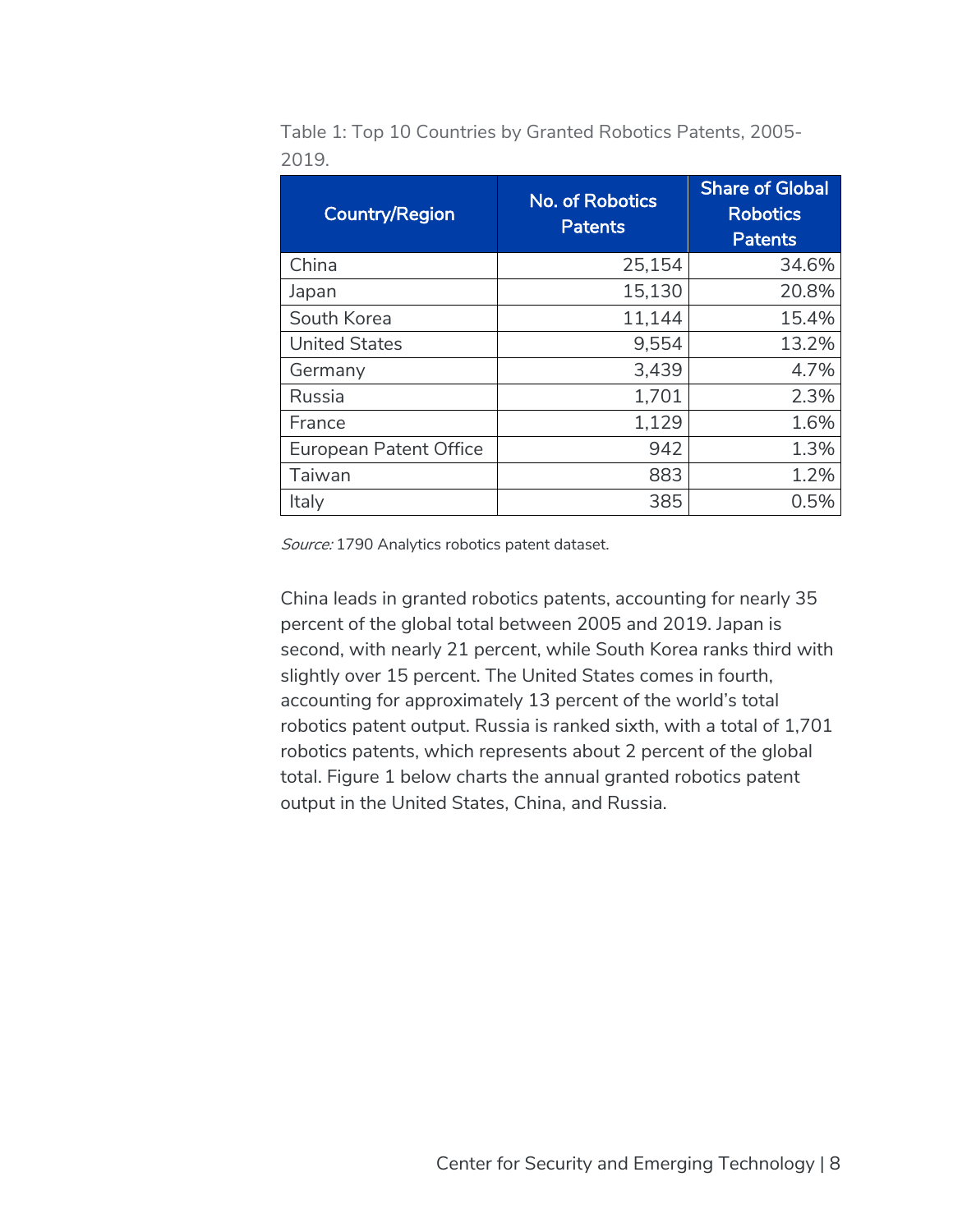Figure 1: Granted Robotics Patents by Year: U.S., China, and Russia, 2005-2019.



Source: 1790 Analytics robotics patent dataset.

As Figure 1 shows, China's granted robotics patent output skyrocketed after 2014, reflecting a broader upward trend in Chinese patent filings beyond the robotics field. By 2015, China was the clear global leader in overall number of granted robotics patents. The United States has fallen significantly behind China in robotics patents output in part because of broader challenges associated with current U.S. intellectual property (IP) laws and their ability to adapt to innovation in emerging technologies such as robotics, AI, 5G telecommunications and quantum computing.12

While Table 1 and Figure 1 focus on cumulative trends between 2005 and 2019, it is also instructive to examine the most recent data on granted robotics patents from 2019, as illustrated in Table 2 below.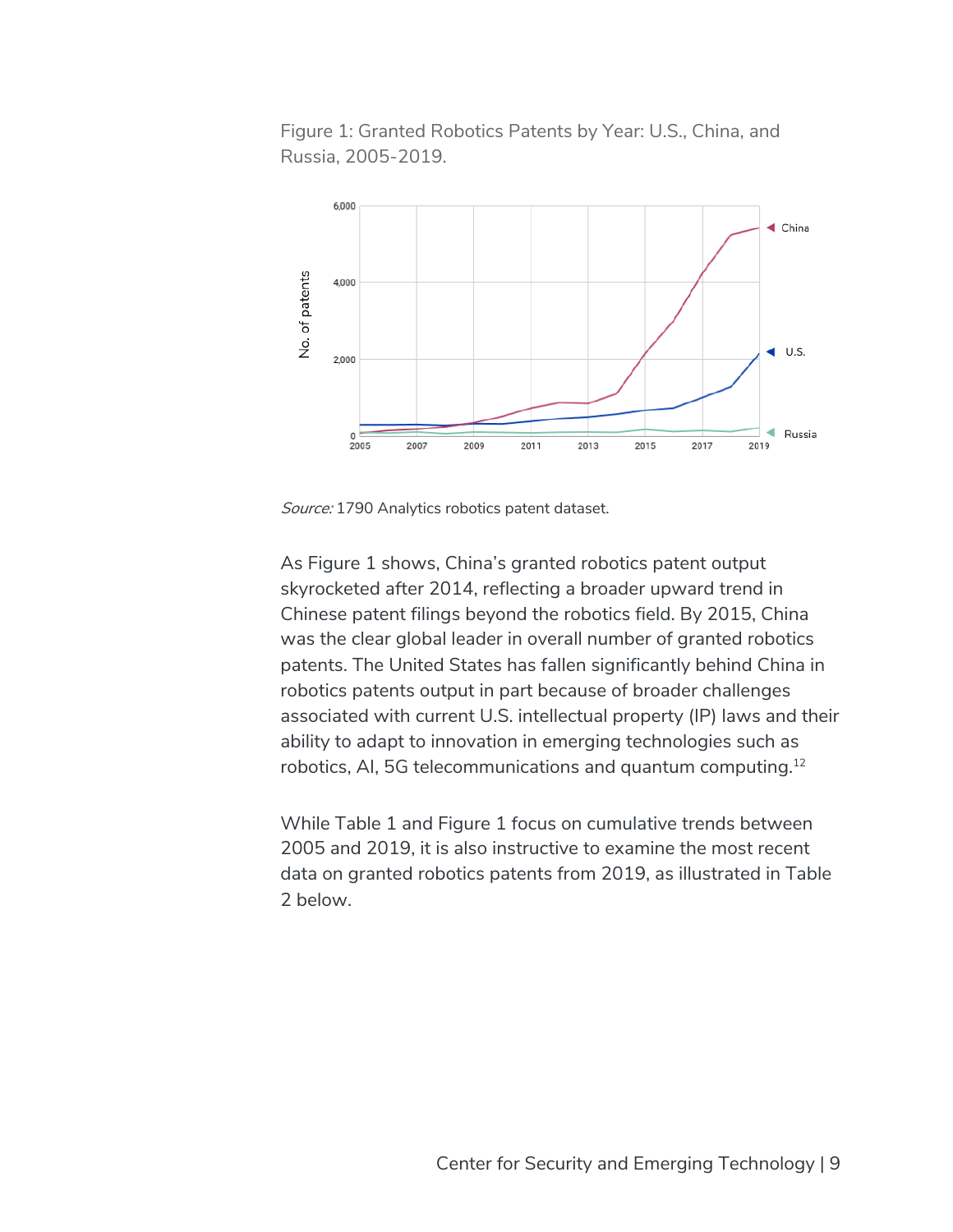| <b>Country/Region</b>         | No. of<br><b>Robotics</b><br><b>Patents in</b><br>2019 | <b>Share of Global</b><br><b>Robotics Patents in</b><br>2019 |
|-------------------------------|--------------------------------------------------------|--------------------------------------------------------------|
| China                         | 5,430                                                  | 43.3%                                                        |
| <b>United States</b>          | 2,155                                                  | 17.2%                                                        |
| Japan                         | 1,903                                                  | 15.2%                                                        |
| South Korea                   | 1,215                                                  | 9.7%                                                         |
| Germany                       | 566                                                    | 4.5%                                                         |
| Russia                        | 217                                                    | 1.7%                                                         |
| <b>European Patent Office</b> | 210                                                    | 1.7%                                                         |
| France                        | 191                                                    | 1.5%                                                         |
| Taiwan                        | 135                                                    | 1.1%                                                         |
| United Kingdom                | 72                                                     | 0.6%                                                         |

Table 2: Top 10 Countries by Granted Robotics Patents, 2019.

Source: 1790 Analytics robotics patent dataset.

To a great extent, this 2019 list of top 10 countries reflects the longer term trends that produced the overall granted robotics patents numbers and rankings in Table 1. In addition to trends over time, robotics patenting activity also reflects trends in overall patent output. According to 2019 WIPO data, seven out of the 10 countries in Table 2 also topped the global charts in patent grants across various applications and fields: China, United States, Japan, European Patent Office, South Korea, Russia, and Germany (see Table 2A in the Appendix).

With over 43 percent of the global output in 2019, the most recent data shows China as the clear leader in granted robotics patents. The surge in Chinese patenting activity and robotics development may be the result of a deliberate government effort to garner a majority market share over China's domestic robotics market and with that, become a world leader in robotics, as outlined in the Made in China 2025 plan.<sup>13</sup> To accelerate innovation and grow its patent output, the Chinese government offered a range of incentives (and pressures) to individual inventors, universities, companies, and other relevant entities. For instance, regional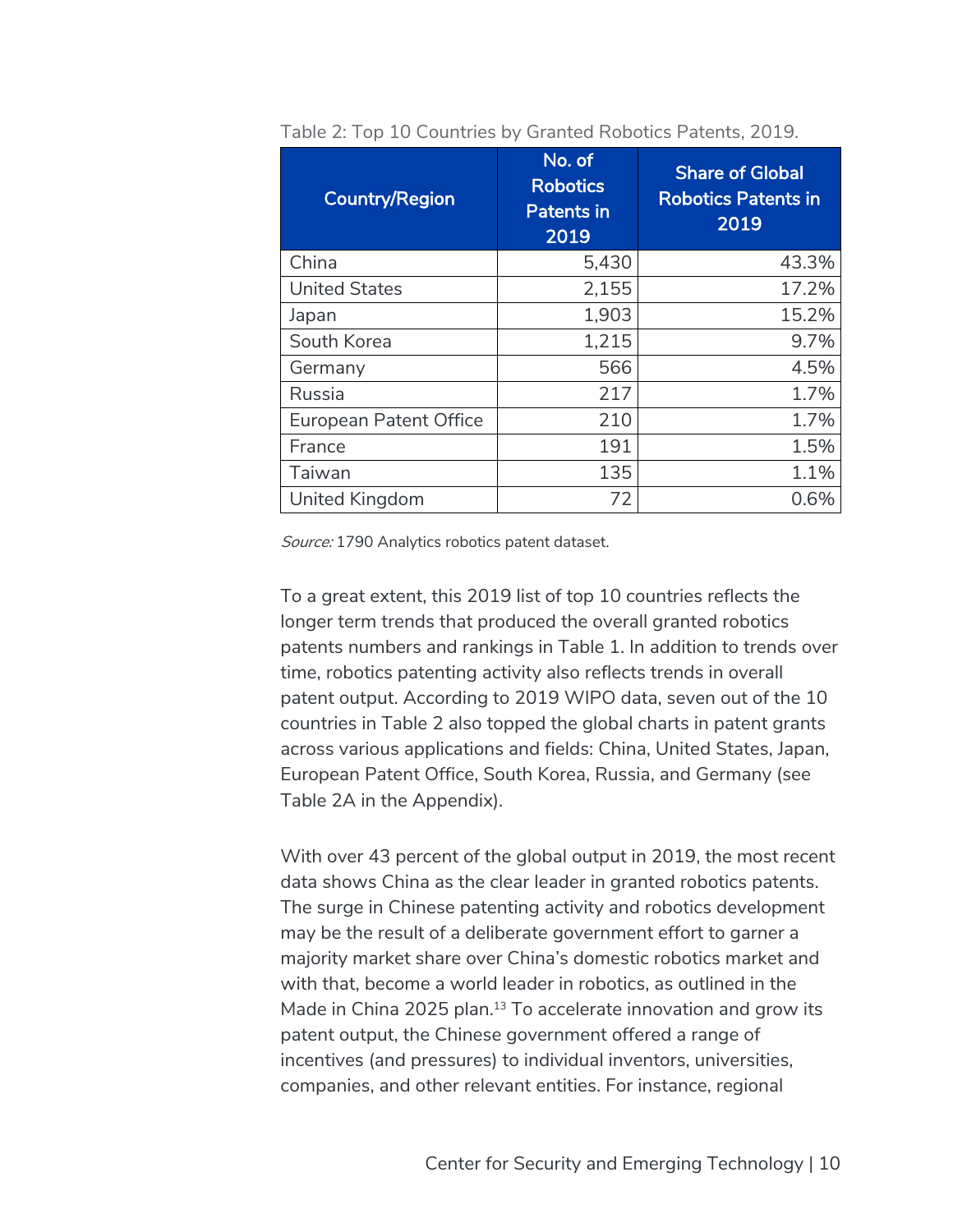governments throughout China provided robust cost reimbursement subsidies to patent filers that often exceeded the cost of patent filing. Universities were instructed to include patent filing numbers as a measure in professors' and departments' performance evaluations. Patent filing numbers were also added as criterion for determining university rankings. <sup>14</sup>

In January 2021, however, the Chinese government announced an end to these incentives and measures. Still, other incentives remain. For example, companies with a certain number of patents receive preferential corporate tax rates. Additionally, patent filings are a requirement for companies to be listed on the Shanghai Stock Exchange's Science & Technology Board.<sup>15</sup> These temporary and ongoing incentives for patent filings may partially explain China's ascendance to leadership in robotics patenting.

China's rapid rise in this space inevitably raises questions about the quality of granted Chinese patents. One way to evaluate the quality of patents is to differentiate between the highly innovative "invention patents" and the lower-quality "utility models."16 IP protections that fall into this latter category are typically cheaper to file, easier to secure, and have a lower threshold for novelty compared to invention patents. Previous research shows that utility models account for a greater share of Chinese patents than invention patents, casting doubt on the quality of Chinese innovation.17 Our analysis, however, only includes invention patents, indicating that China still outperforms all other countries in robotics patents, even when only examining this category of higher quality invention patents. A recent CSET report on China's robotics patent landscape explores these and other issues in greater  $detail.<sup>18</sup>$ 

In addition to overall output, the specific categories of robotics patents also merit attention. The robotics patent data in our dataset are disaggregated into 18 different robotics patent "types" and "features."19 The categories in the robot type dimension include aerospace, agriculture, consumer, education, entertainment, humanoid/exoskeleton, industrial, medical, military/security, telepresence, transportation, and underwater. The categories in the robot features dimension include artificial intelligence, physical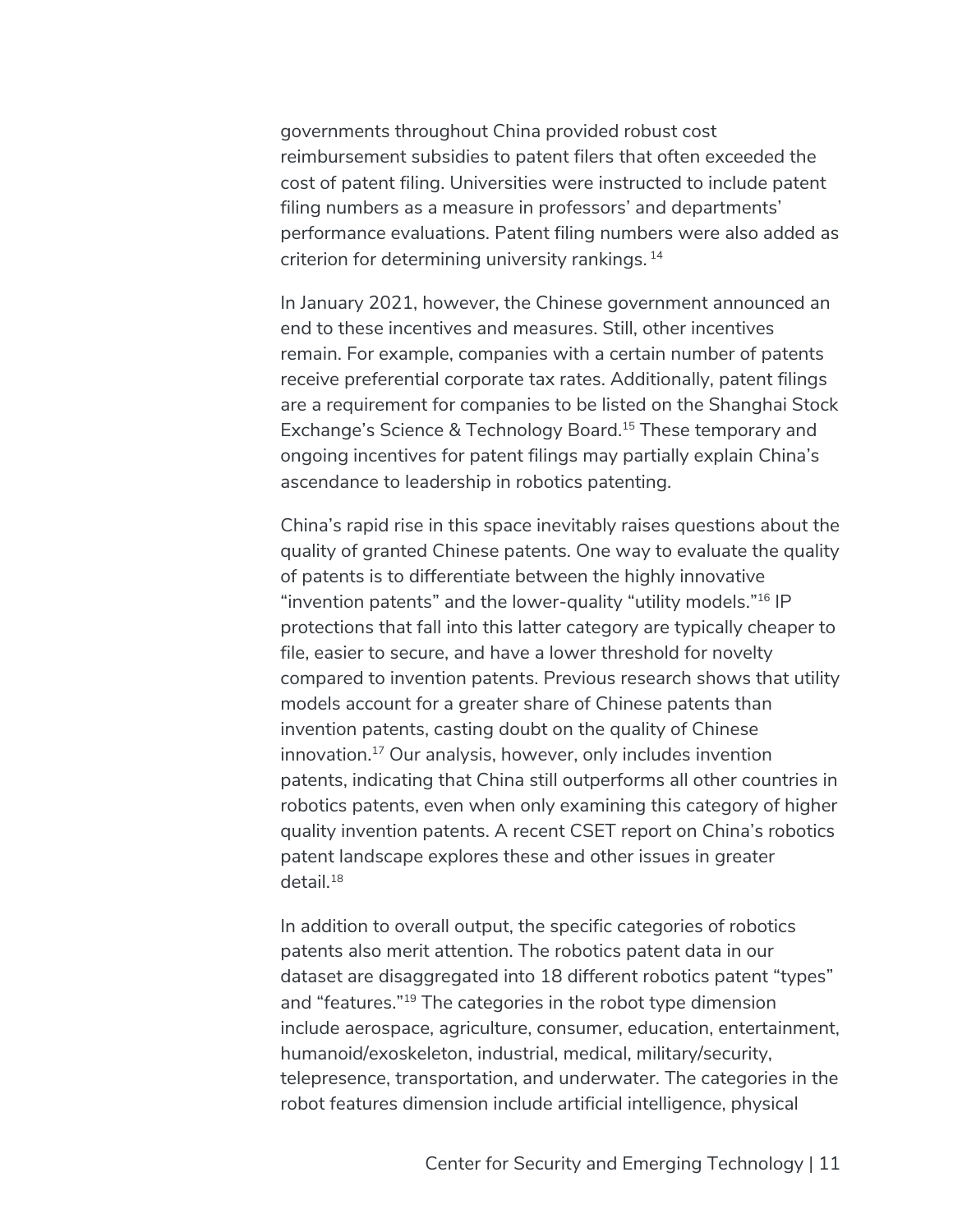components, control systems, sensors/measurement, speech, and vision. Importantly, these types and features are non-exclusive, meaning a single robotics patent can have multiple types and features. For example, a single robotics patent can be both a military robotics patent and an underwater robotics patent, or an aerospace robotics patent and an artificial intelligence robotics patent, or one that entails both physical components and control systems features. Table 3 below includes the distribution of global robotics patents by type and feature category, the share of global robotics patents each category represents, and the country that leads in each category.

| Category                   | No. of<br><b>Robotics</b><br><b>Patents</b> | Category's<br>Share of<br><b>Global</b><br><b>Robotics</b><br><b>Patents</b> | <b>Leading</b><br>Country |
|----------------------------|---------------------------------------------|------------------------------------------------------------------------------|---------------------------|
| <b>Physical Components</b> | 24,307                                      | 33.5%                                                                        | Japan                     |
| Industrial                 | 23,360                                      | 32.2%                                                                        | China                     |
| <b>Control Systems</b>     | 20,204                                      | 27.8%                                                                        | Japan                     |
| Sensors/Measurement        | 12,756                                      | 17.6%                                                                        | China                     |
| Medical                    | 8,146                                       | 11.2%                                                                        | U.S.                      |
| Transportation             | 6,752                                       | 9.3%                                                                         | China                     |
| Vision                     | 5,107                                       | 7.0%                                                                         | Japan                     |
| Consumer                   | 3,168                                       | 4.4%                                                                         | South<br>Korea            |
| Humanoid/Exoskeleton       | 2,166                                       | 3.0%                                                                         | China                     |
| Entertainment              | 1,894                                       | 2.6%                                                                         | Japan                     |
| Agriculture                | 1,556                                       | 2.1%                                                                         | China                     |
| Underwater                 | 1,178                                       | 1.6%                                                                         | China                     |
| Artificial Intelligence    | 1,116                                       | 1.5%                                                                         | U.S.                      |
| Aerospace                  | 890                                         | 1.2%                                                                         | U.S.                      |
| Telepresence               | 651                                         | 0.9%                                                                         | U.S.                      |
| Education                  | 562                                         | 0.8%                                                                         | China                     |
| Speech                     | 532                                         | 0.7%                                                                         | Japan                     |
| Military/Security          | 446                                         | 0.6%                                                                         | U.S.                      |

Table 3: Worldwide Granted Robotic Patents by Category, 2005- 2019.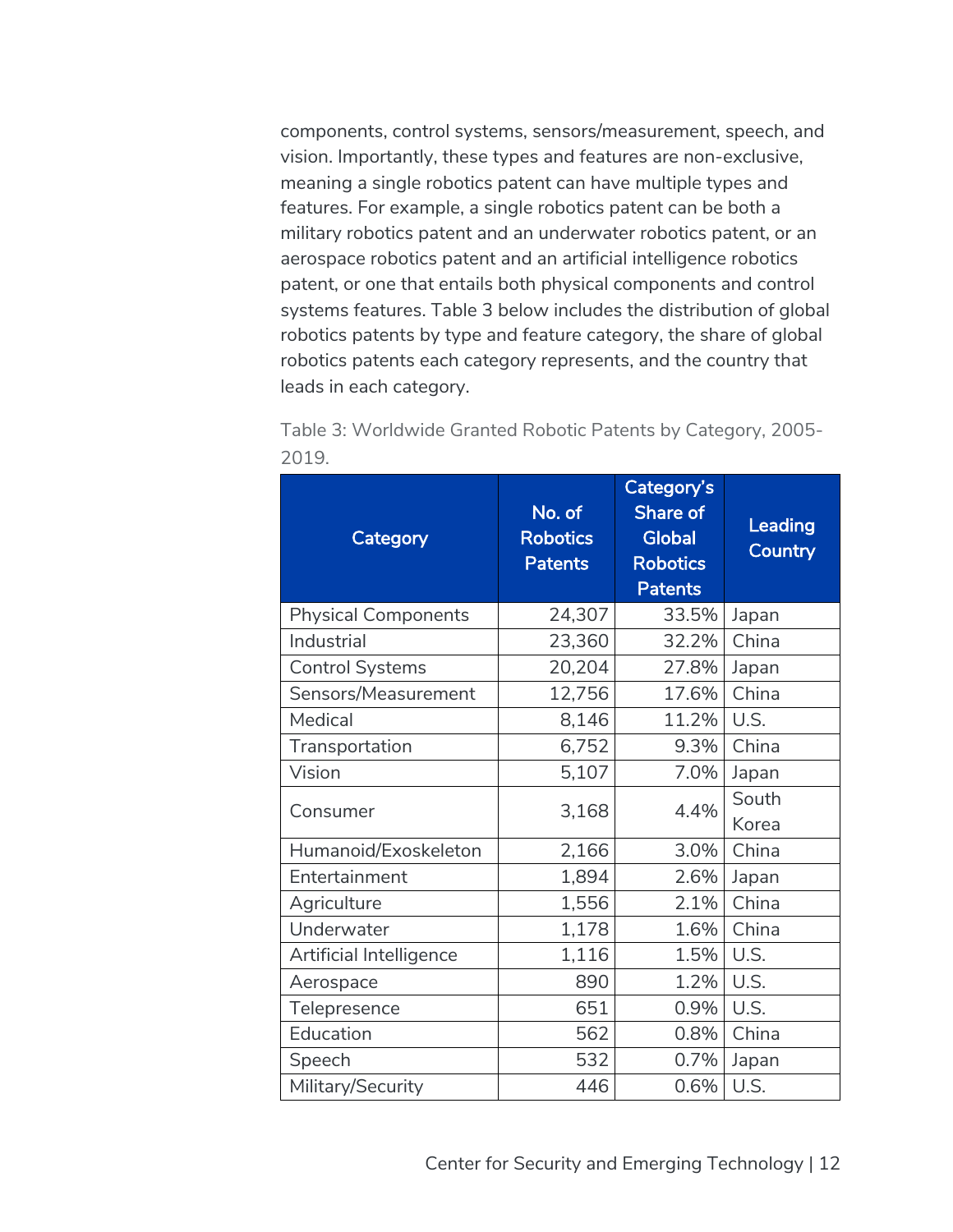Source: 1790 Analytics robotics patent dataset.

Looking at the most prominent types and features of granted robotics patents within this time period, as shown in Table 3, there are a number of notable observations. About 33 percent of granted robotics patents between 2005 and 2019 entail physical components, nearly 28 percent deal with control systems, and close to 18 percent pertain to measurement/sensors. These features are the core parts of a robot which allow it to receive commands, carry out specified tasks, and make sense and respond to the environment around it. In terms of type, more than 32 percent of granted robotics patents fall within the industrial robotics category. Although industrial robotics have been a feature of manufacturing, production and other related facilities since the middle of the 20th century, the decreased costs and increased efficiency associated with the automation of repetitive tasks have fueled innovation in this field. About 11 percent of granted robotics patents are in the medical robotics category, and slightly over 9 percent are in transportation.

Less than 2 percent of the granted robotics patents worldwide were classified as having artificial intelligence features. AI has many applications for robotics, including serving as the intelligent software behind autonomous vehicles and helping customer service robots better interact with customers through advanced natural language processing abilities. AI enables greater flexibility, accuracy, and a broader range of functionalities for robots, including image and object recognition, motion control, grasping objects, analytics, perception, communications, and learning. That said, robotics patents with AI features are not the same as AI patents. CSET has published a study of trends in AI patenting that analyzed 287,532 AI patent documents that included 56,677 granted AI patents worldwide between 2000 and 2020.20 Comparatively, as Table 3 above shows, our data contains only 1,116 granted robotics patents with AI features between 2005 and 2019.

When looking at the countries responsible for the most robotics patents granted in each of the aforementioned categories between 2005 and 2019, the United States leads in aerospace, medical,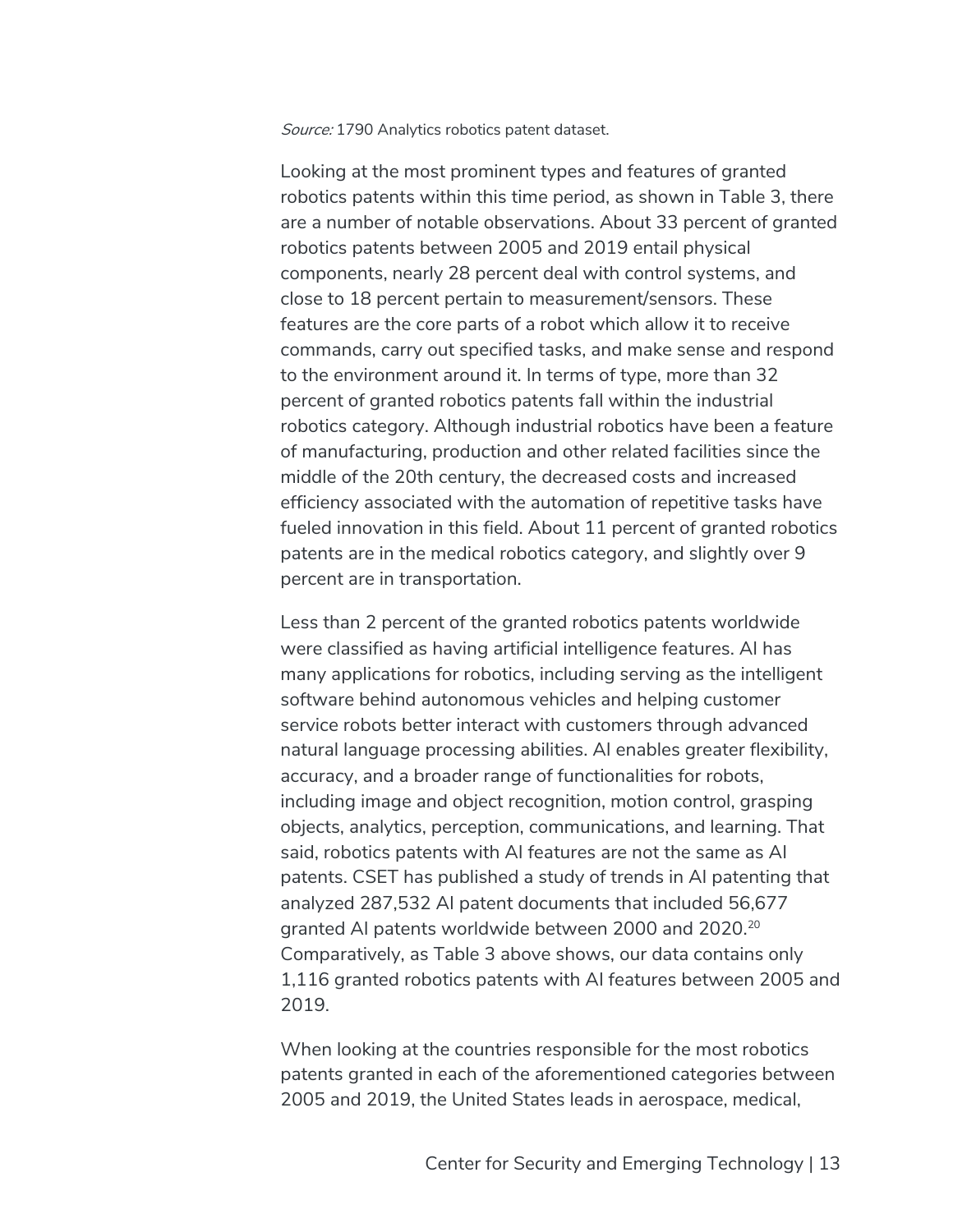military/security, telepresence, and AI. Meanwhile, Japan leads in robotics patents that entail physical components and those classified under categories such as entertainment, control systems, speech and vision. China tops the chart in robotics patents for industrial applications, sensors/measurement, transportation, humanoid/exoskeleton, agriculture, underwater and education, while South Korea leads in consumer robotics patents. Although Russia does not hold the top spot in any of the examined categories, it is ranked third in military robotics patents and fourth in underwater robotics patents. While these rankings may seem higher than one would expect based on Russia's overall patent output, they are indicative of both the country's priority areas for innovation (military robotics) and areas of traditional technological leadership (underwater technology).

As previously noted, robotics patent categories are not exclusive and patents can fall into more than one category. In fact, there are over 300 possible category interactions between the 18 different types and features of robotics patents. Table 4 below shows the 15 most common category interactions for granted robotics patents worldwide between 2005 and 2019.

| <b>Robotics Category #1</b> | <b>Robotics Category #2</b> | No. of<br><b>Robotics</b><br><b>Patents</b> |
|-----------------------------|-----------------------------|---------------------------------------------|
| Industrial                  | Physical components         | 8,916                                       |
| Physical components         | Control systems             | 7,931                                       |
|                             | Sensors/                    | 5,643                                       |
| Control systems             | Measurement                 |                                             |
| Industrial                  | Control systems             | 5,028                                       |
| Physical components         | Sensors/                    | 4,356                                       |
|                             | Measurement                 |                                             |
| Control systems             | Vision                      | 3,553                                       |
| Industrial                  | Sensors/                    | 2,628                                       |
|                             | Measurement                 |                                             |
| Sensors                     | Vision                      | 2,131                                       |
| Measurement                 |                             |                                             |

Table 4: Top Category Interactions for Worldwide Granted Robotics Patents, 2005-2019.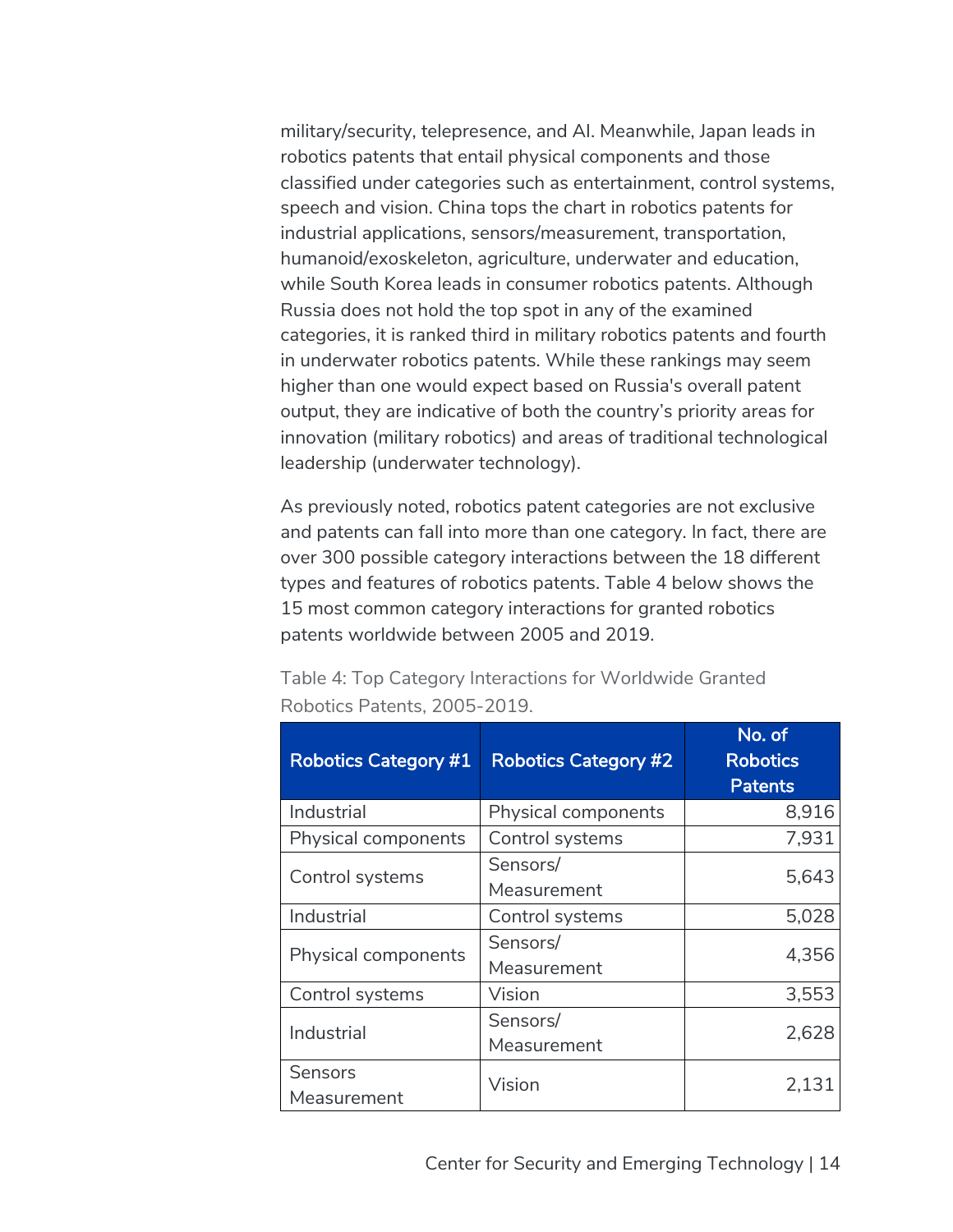| Transportation      | Physical components | 2,059 |
|---------------------|---------------------|-------|
| Transportation      | Control systems     | 2,011 |
| Physical components | Vision              | 1,679 |
| Medical             | Physical components | 1,609 |
| Medical             | Control systems     | 1,355 |
| Industrial          | Transportation      | 1,347 |
| Consumer            | Control systems     | 1,276 |
| Medical             | Sensors/            | 1,215 |
|                     | Measurement         |       |

Source: 1790 Analytics robotics patent dataset.

Between 2005 and 2019, 8,916 robotics patents coined various devices, mechanisms and solutions that had to do with physical components for industrial robotics. Examples of such patents include a South Korean duct cleaning robot and a duct cleaning method that can clean the interior of a duct which is difficult to reach by a human hand, and a Japanese robot for spot welding.<sup>21</sup> The second most common robotics patent category interaction entails control systems and physical components, such as control devices for robot arms or for a multi-joint robot equipped with several legs, wireless control systems for mobile robots, and different manipulators that help control the movements and functions of the robot.

Patents that have to do with industrial robotics also frequently feature innovations pertaining to control systems (5,028) and sensors/measurement (2,628 patents), as well as overlap with the transportation sector (1,347). Meanwhile, robotics patents in both the transportation sector and the medical sector often include features related to a robot's physical components and control systems.

#### Robotics Patents: A Look Inside Russia

While the global competition for technological superiority is often discussed as a two-horse race between the United States and China, Russia's advances in cutting edge technologies like robotics and AI can have a disruptive effect on U.S. strategic interests, and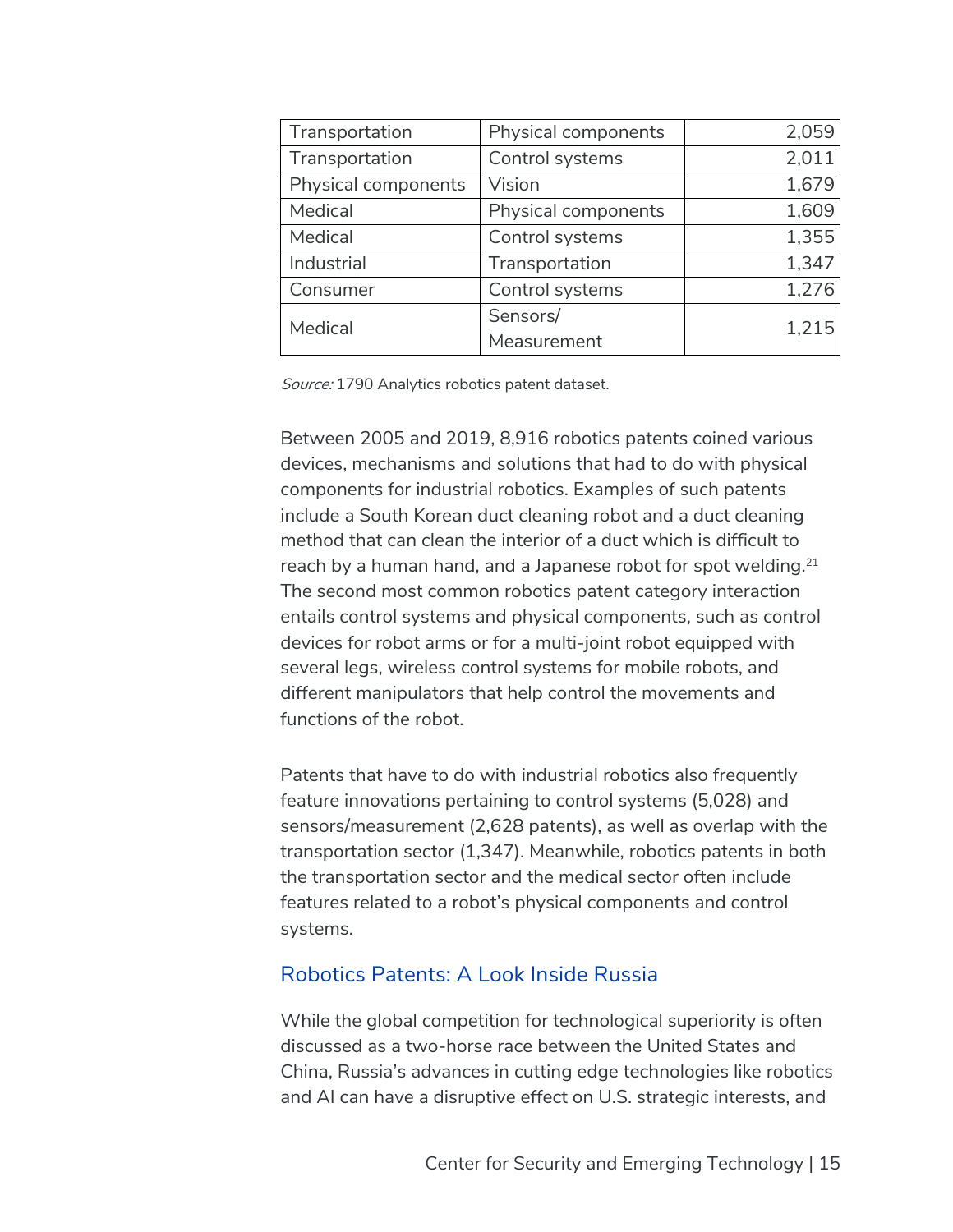therefore merit attention.<sup>22</sup> As a whole, Russia's science and technology innovation ecosystem shows some positive trends. The country ranks in the top 10 globally in spending on research and development, has a history of rigorous STEM education, and is currently advancing a range of government initiatives designed to propel progress in emerging technologies.23

That said, Russia ranks 47th on the WIPO Global Innovation Index, and displays weakness in the quality of its institutions and regulations.24 Research and development is largely funded and led by public institutions and state-owned firms, while the private sector invests relatively little in science and technology R&D.<sup>25</sup> Weak enforcement of intellectual property rights has been a major barrier for the commercialization of the country's research and development investments. <sup>26</sup> Russia also struggles to develop, attract and retain the talent that drives scientific productivity. More fundamentally, however, the country's science and technology community is adversely affected by broader systemic and societal problems such as low levels of external and internal openness, economic stagnation, bureaucratic complexity, and corruption.27

The Federal Service for Intellectual Property (Rospatent) is the authority in charge of registering patents in Russia. As in many other countries, legal protections for intellectual property in Russia can be secured through patents, trademarks, or trade secrets.28 While the Russian patents system covers three types of IP objects—inventions, utility models, and industrial designs—our data only includes invention patents to allow for a more accurate cross-country comparison and a focus on higher quality innovations.

According to 2019 data from WIPO, Russia ranked sixth in the world in granted patents.<sup>29</sup> With 34,008 granted patents that year, however, Russia remains far behind China, which leads the world with 452,804 granted patents, and even behind South Korea which is ranked fifth with 125,661 granted patents. Russia's patent office also recorded a 6.4 percent decline in applications in 2019, compared to 2018. Notably, patent offices in nine of the top 20 patent-producing countries around the world reported a similar decline, with China's being the steepest at 9.2 percent.<sup>30</sup>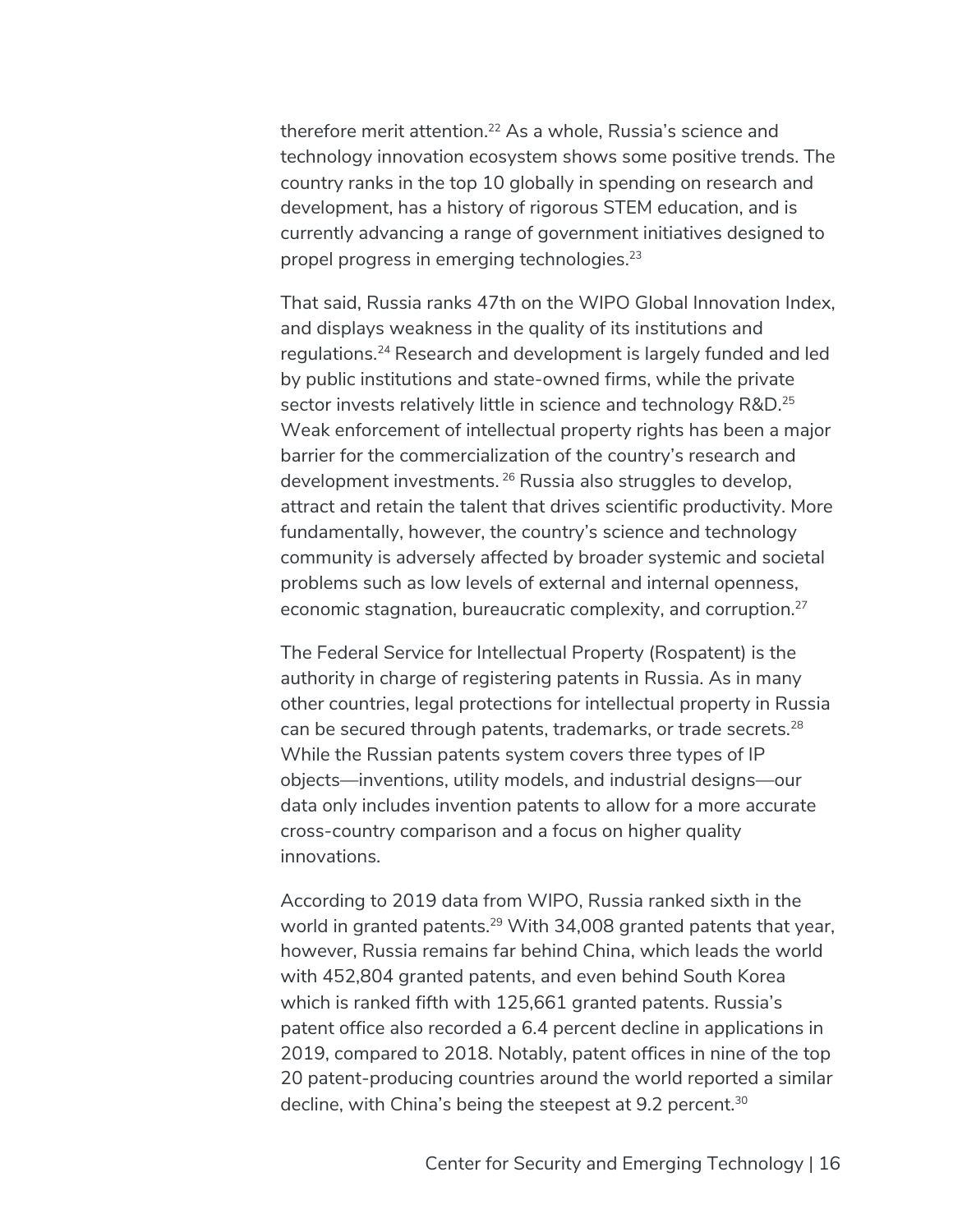When assessing the robotics landscape in Russia, the International Federation of Robotics estimates that "the potential for robot installations could be expensive in Russia."31 An optimistic interpretation of this assessment points to the large and still growing domestic market for consumer products, the government's push toward the digital transformation of the economy, and automation and modernization of production. Russia's stock of operational robots, i.e. the number of industrial robots in use in a given year, has indeed been growing steady by about 18 percent a year since 2014, and was estimated at 6,185 units in 2019. Installations of industrial robots—the number of new industrial robots purchased that year—increased by 40 percent in 2019, adding 1,410 units to the previous year's total.

This 'extensive' potential for increasing the deployment of industrial robots, however, also points to a relatively low baseline. Russia is ranked  $32<sup>nd</sup>$  in the world in operational stock, lagging behind countries such as India, Indonesia and Turkey. Relatedly, Russia's robot density, i.e. the number of industrial robots as a share of manufacturing workers, is also quite low, with six robots per 10,000 workers.<sup>32</sup> The global average robot density in the manufacturing industry is at 113 units per 10,000 employees; in the United States that number stands at 228. Singapore, which leads the world in robot adoption, has 918 robots per 10,000 workers.

There is no simple explanation for why some countries lead in robot adoption while others lag. Factors such as wages, the size of the automotive industry, ratios of middle-aged workers, power of industrial unions, and cultural attitudes all play a role.<sup>33</sup> Still, the fact that Russia's manufacturing sector is so far behind in robotization and automation has troubling implications for productivity and competitiveness, especially for the automotive and electronics industries, which are heavily reliant on robotics.

In other metrics, however, the picture is less grim. For instance, in 2019, Russia had 73 service robot supply companies, only second to the United States. Of these service robotics companies, 86 percent are focused on professional applications, which generally entail robots performing commercial tasks such as cleaning public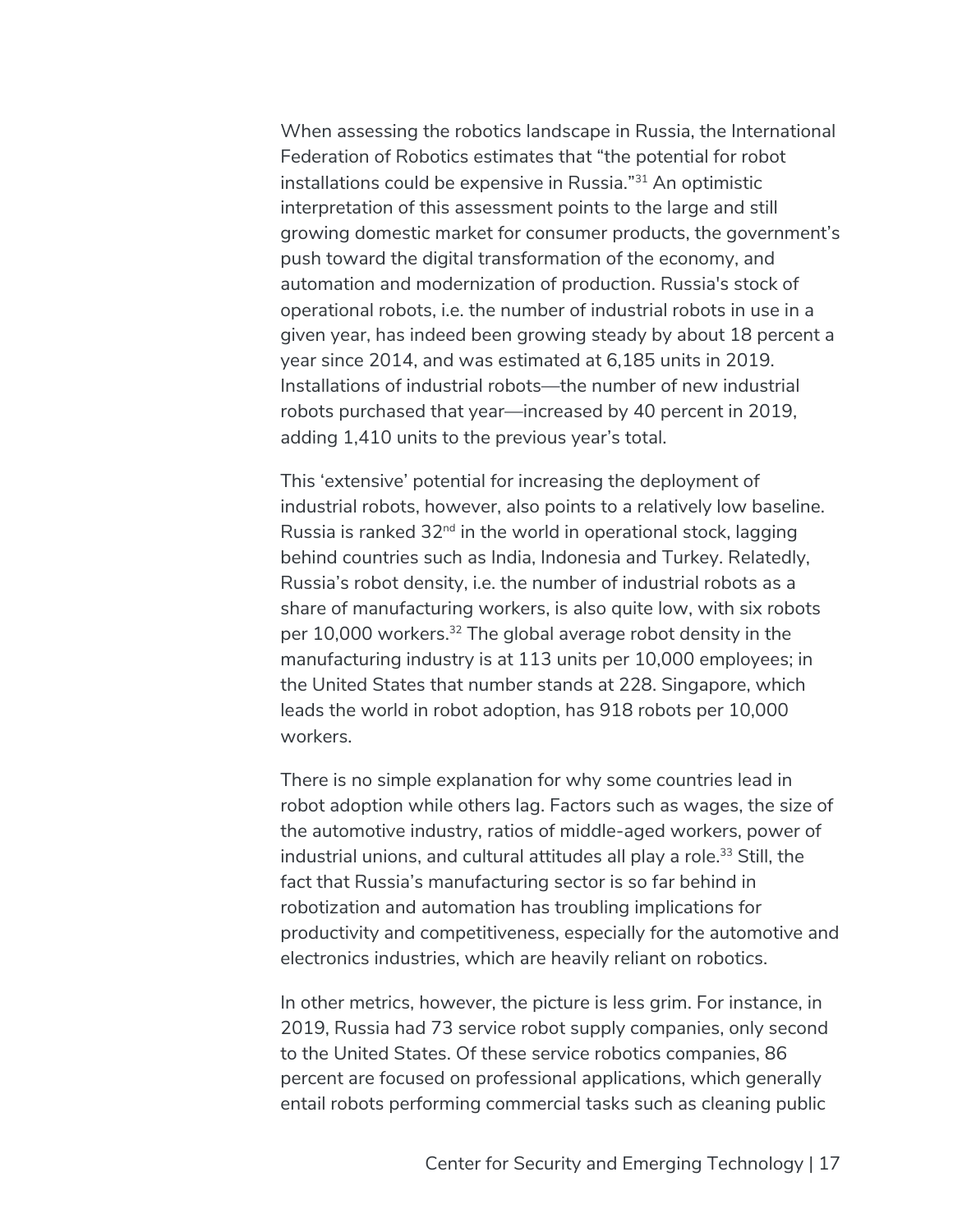spaces, delivery robots in offices, fire-fighting robots, and rehabilitation or surgery robots in hospitals.<sup>34</sup> Previous CSET research has also found that robotics is one of the top areas of AIrelated research among Russian scientists.35

As Tables 1 and 2 have shown, Russia ranked sixth in the world in granted robotics patents by overall figures between 2005 and 2019, as well as according to the most recent data from 2019. Table 5 below shows the distribution of Russian robotics patents by category between 2005 and 2019.

| Category                   | No. of<br><b>Robotics</b><br><b>Patents</b> | Category's<br><b>Share of</b><br><b>Russian</b><br><b>Robotics</b><br><b>Patents</b> | Category's<br>Share of<br><b>Global</b><br><b>Robotics</b><br><b>Patents</b> |  |
|----------------------------|---------------------------------------------|--------------------------------------------------------------------------------------|------------------------------------------------------------------------------|--|
| Industrial                 | 276                                         | 16.2%                                                                                | 32.2%                                                                        |  |
| Medical                    | 240                                         | 14.1%                                                                                | 11.2%                                                                        |  |
| Control                    |                                             |                                                                                      | 27.8%                                                                        |  |
| Systems                    | 223                                         | 13.1%                                                                                |                                                                              |  |
| Physical                   | 220                                         | 12.9%                                                                                |                                                                              |  |
| Components                 |                                             |                                                                                      | 33.5%                                                                        |  |
| Sensors/                   | 158                                         | 9.3%                                                                                 | 17.6%                                                                        |  |
| Measurement                |                                             |                                                                                      |                                                                              |  |
| Transportation             | 138                                         | 8.1%                                                                                 | 9.3%                                                                         |  |
| Agriculture                | 124                                         | 7.3%                                                                                 | 2.1%                                                                         |  |
| Military/<br>Security      | 76                                          | 4.5%                                                                                 | 0.6%                                                                         |  |
| Aerospace                  | 54                                          | 3.2%                                                                                 | 1.2%                                                                         |  |
| Underwater                 | 49                                          | 2.9%                                                                                 | 1.6%                                                                         |  |
| Education                  | 24                                          | 1.4%                                                                                 | 0.8%                                                                         |  |
| Entertainment              | 21                                          | 1.2%                                                                                 | 2.6%                                                                         |  |
| Vision                     | 20                                          | 1.2%                                                                                 | 7.0%                                                                         |  |
| Artificial<br>Intelligence | 12                                          | 0.7%                                                                                 | 1.5%                                                                         |  |
| Humanoid/                  | 10                                          | 0.6%                                                                                 | 3.0%                                                                         |  |

Table 5: Categories and Numbers of Russian Robotics Patents, 2005-2019.36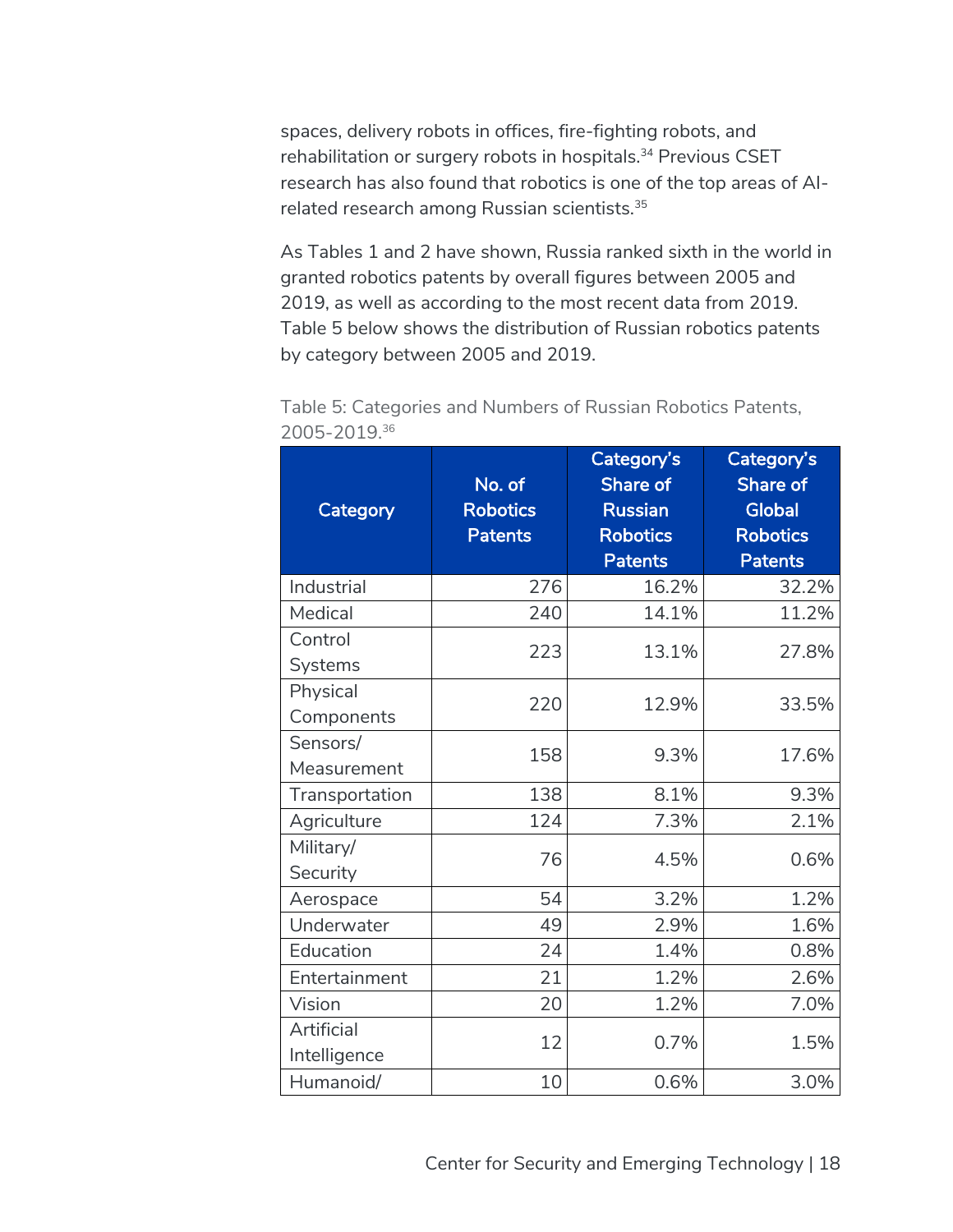| Exoskeleton  |      |  |
|--------------|------|--|
| Consumer     | 0.5% |  |
| Speech       | .7%  |  |
| Telepresence | በ 1% |  |

Source: 1790 Analytics robotics patent dataset.

The top six categories of Russian robotics patents—industrial, medical, control systems, physical components, sensors/measurement, and transportation—reflect the global distribution (Table 3), albeit not in the exact same order. Robotics patents related to agriculture account for slightly more than 7 percent of Russia's overall robotics patents output, compared to 2 percent globally.

Perhaps most notable, however, is the difference between global and Russian trends in military robotics patents: while military robotics patents account for less than 1 percent of the global robotics patent output, this category represents 4.5 percent of Russia's robotics patent output. We discuss trends in global and Russian military robotics patents in more detail in the next section.

Robotics patents can fall into more than one category. Examining the different interactions between the various robotics patents types and features can provide further insights into areas of comparative advantage, as well as industries and technologies a country may be prioritizing in its innovation strategy. That said, because of the high number of possible category interactions and the relatively low number of overall Russian robotics patents, it is likely that even the most common category interactions will feature a relatively low number of patents. As such, substantive interpretations of patterns gleaned from this data should be done with care. Table 6 below includes the most common category interactions for granted robotics patents in Russia (specifically, those category interactions that had more than 10 patents).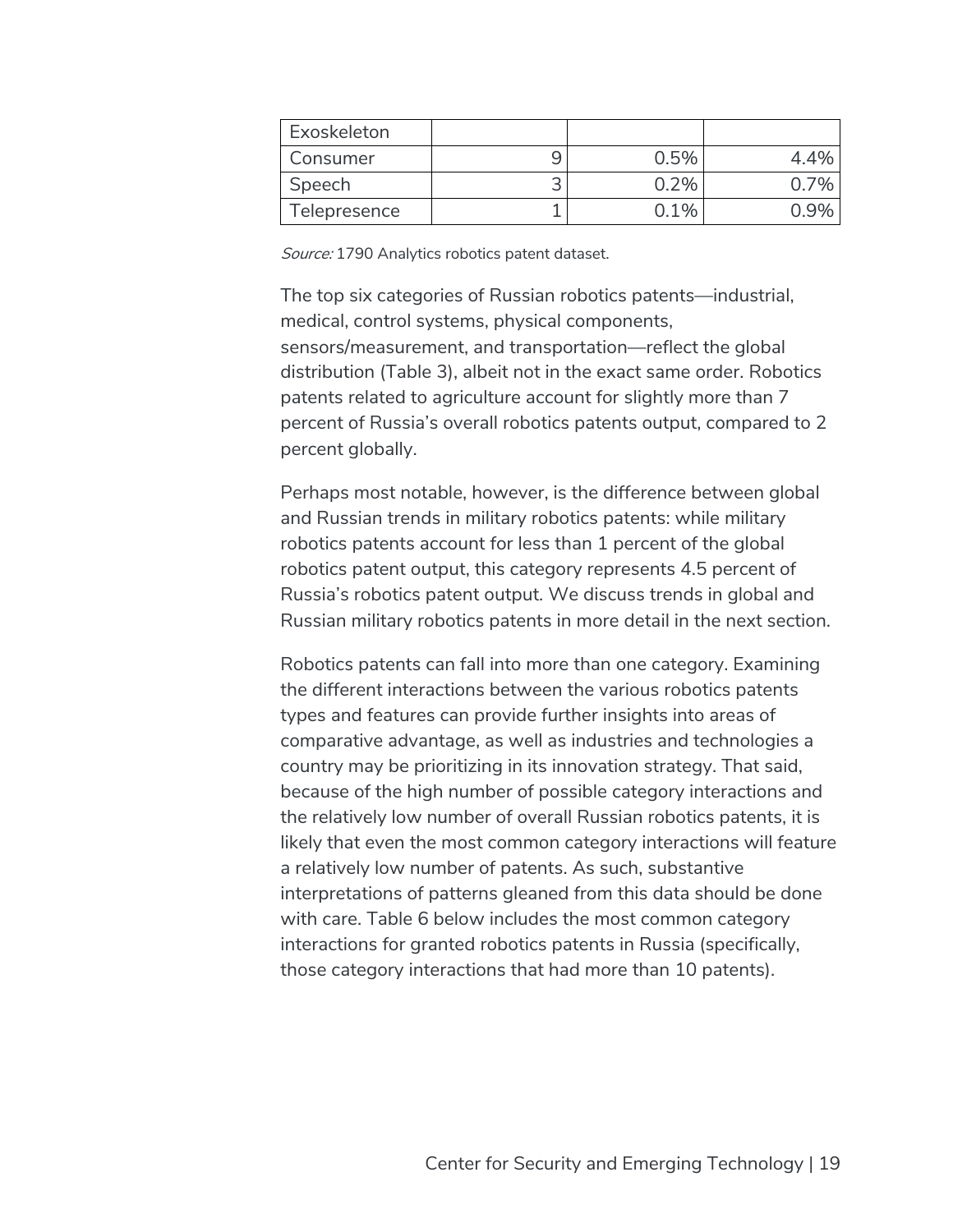| <b>Robotics Category</b>   | <b>Robotics Category</b> | No. of Robotics |
|----------------------------|--------------------------|-----------------|
| #1                         | #2                       | <b>Patents</b>  |
| <b>Physical Components</b> | <b>Control Systems</b>   | 51              |
| Transportation             | Underwater               | 30              |
| Industrial                 | Physical                 | 19              |
|                            | Components               |                 |
| Agriculture                | Physical                 | 17              |
|                            | Components               |                 |
| Industrial                 | Transportation           | 15              |
| <b>Control Systems</b>     | Sensors/                 | 15              |
|                            | Measurement              |                 |
| Agriculture                | <b>Control Systems</b>   | 12              |
| Military/Security          | Physical                 | 11              |
|                            | Components               |                 |
| Military/Security          | Transportation           | 10              |
| Industrial                 | <b>Control Systems</b>   | 10              |

Table 6: Top Category Interactions for Russian Robotics Patents, 2005-2019.

Source: 1790 Analytics robotics patent dataset.

The juxtaposition of global and country-level patterns showing the most common pairings should not be treated as a precise comparison. Yet it is worth noting that the relative popularity in Russia of robotics patents that feature innovations in control systems and physical components, as well as physical components for industrial robotics, seem to align with global trends (as seen in Table 4). Other notable Russian robotics patents fall into the categories of transportation and underwater, physical components and control systems for agricultural robotics, and innovations in physical components for military robotics and the intersection of military and transportation robotics.

## Military Robotics Patents: Global and Russian **Developments**

Robotics have a broad range of uses in military operations. Drones are used extensively for reconnaissance, persistent surveillance, intelligence collection, and targeting; unmanned ground vehicles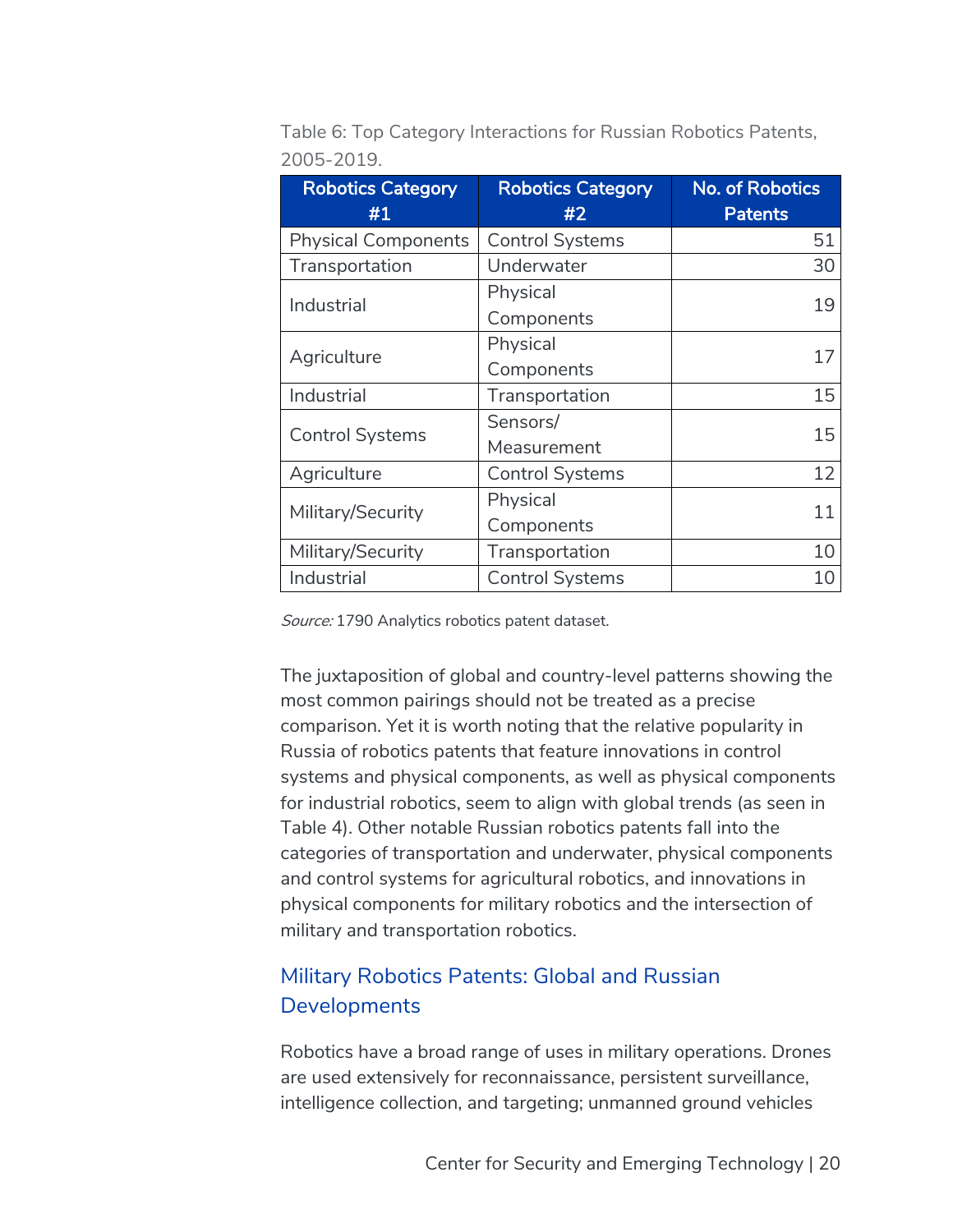are increasingly employed for demining, logistical support and casualty evacuation; unmanned maritime vehicles are used for surveillance and mapping of undersea environments, mine countermeasures, and anti-submarine warfare. Robots can help ease the cognitive and physical burden on military personnel, increase their situational awareness, reduce exposure to dangerous missions, and provide protection from enemy fire. While the majority of today's military robotics systems are remotely operated, with advances in AI, robots will be able to take on a broader range of tasks with increasing autonomy and independence in both combat and non-combat situations.

Between 2005 and 2019, 446 military robotics patents were granted to inventors around the world, accounting for 0.6 percent of the total granted robotics patents (see Table 3). Considering that military robotics patents account for only a fraction of overall robotics patents, it is not surprising that this pattern is also evident when looking at the individual countries responsible for most of the military robotics patents. For the United States, granted military robotics patents account for about 1 percent of its total robotics patents, while for China, it's approximately 0.5 percent; even for Russia, it's about 4.5 percent. Ukraine, where military robotics patents account for over 15 percent of the total granted robotics patents, is a notable outlier (see Table 3A in the Appendix).

One explanation for the relatively low overall number of granted military robotics patents is that countries have restrictions on patenting military technology due to national security concerns. Patent filings require a certain amount of information disclosure to claim rights over a scientific or technological invention and potentially turn said rights into profit. Making information about the contents of military robotics inventions publicly available could expose sensitive details that may be exploited by competing companies or adversaries. Disclosure of scientific or technological advances for patenting purposes could also open the door to others who seek to reverse engineer said advances, which in turn could undermine the technological advantage a particular company or country hopes to gain from these innovations. On the other hand, without the intellectual property rights secured through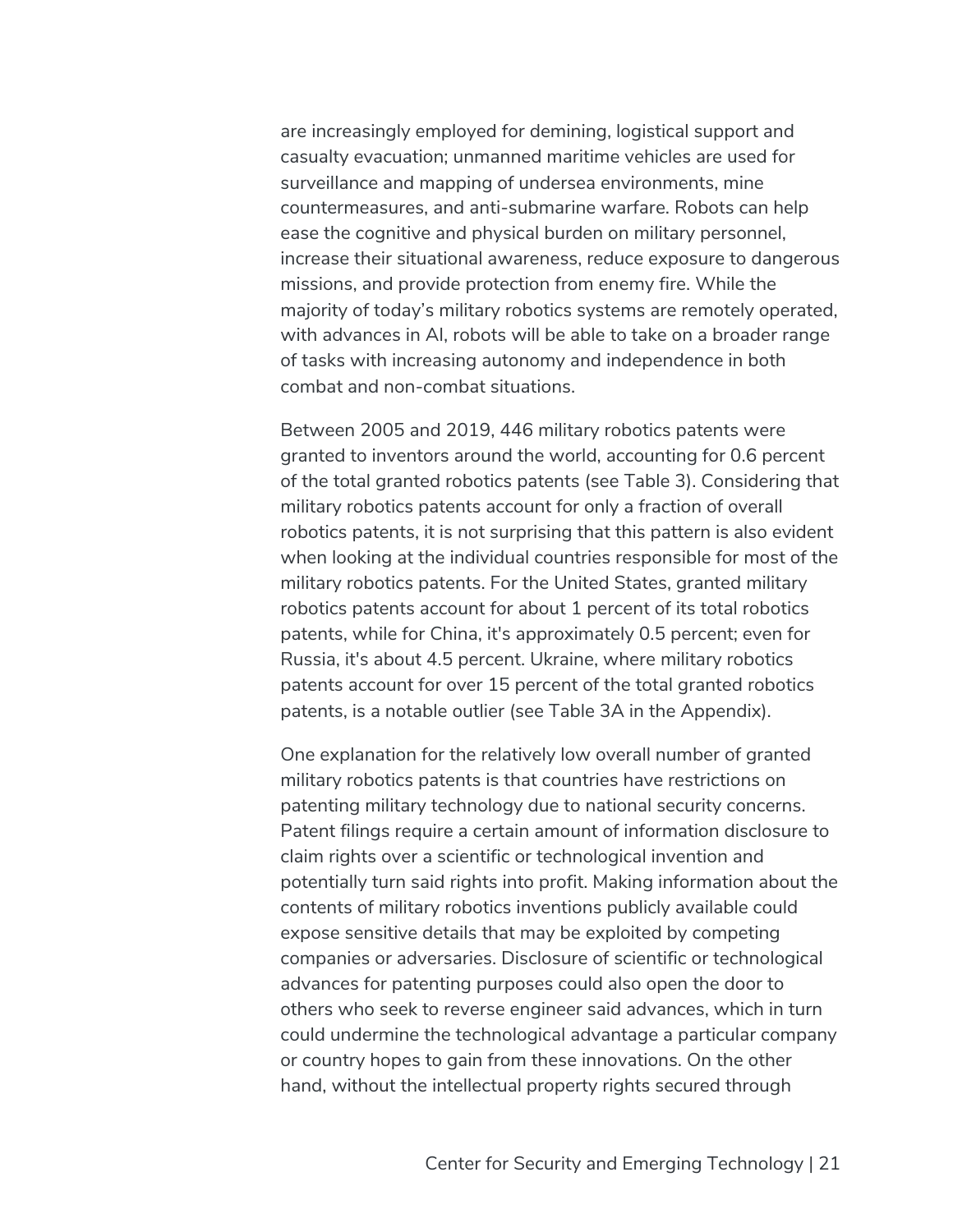patenting, there is little inventors can do when illegal copying occurs, at least not in the legal sense.

Despite the relatively low number of military robotics patents granted worldwide, this is an important area to explore given the significant implications military robotics can have on future warfare and geostrategic competition more broadly.37 Table 7 shows the top 10 countries in terms of granted military robotics patents between 2005 and 2019, also providing information on their overall granted robotics output.

Table 7: Top Countries by Granted Military Robotics Patents, 2005-2019.

|                | <b>ALL ROBOTICS PATENTS</b> |                    |  | <b>MILITARY ROBOTICS PATENTS</b> |       |                    |
|----------------|-----------------------------|--------------------|--|----------------------------------|-------|--------------------|
|                | $\#$                        | % OF WORLD'S TOTAL |  | #                                |       | % OF WORLD'S TOTAL |
| 1. U.S.        | 9,554                       | 13.2%              |  | 117                              | 26.2% |                    |
| 2. China       | 25,154                      | 34.6%              |  | 111                              | 24.9% |                    |
| 3. Russia      | 1,701                       | 2.3%               |  | 76                               | 17.0% |                    |
| 4. South Korea | 11.144                      | 15.4%              |  | 55                               | 12.3% |                    |
| 5. Ukraine     | 83                          | 0.1%               |  | 13                               | 2.9%  |                    |
| 6. Germany     | 3,439                       | 4.7%               |  | 11                               | 2.5%  |                    |
| 7. Japan       | 15,130                      | 20.8%              |  | 10                               | 2.2%  |                    |
| 8. Poland      | 213                         | 0.3%               |  | 8                                | 1.8%  |                    |
| 9. Estonia     | 376                         | 0.5%               |  | 8                                | 1.8%  |                    |
| 10. France     | 1,129                       | 1.6%               |  | 7                                | 1.6%  |                    |

Countries ranked by number of military robotics patents granted.

Source: 1790 Analytics robotics patent dataset.

Figure 2 illustrates the trends over time between 2005 and 2019 in granted military robotics patents in the United States, China, and Russia, the top three countries in this field.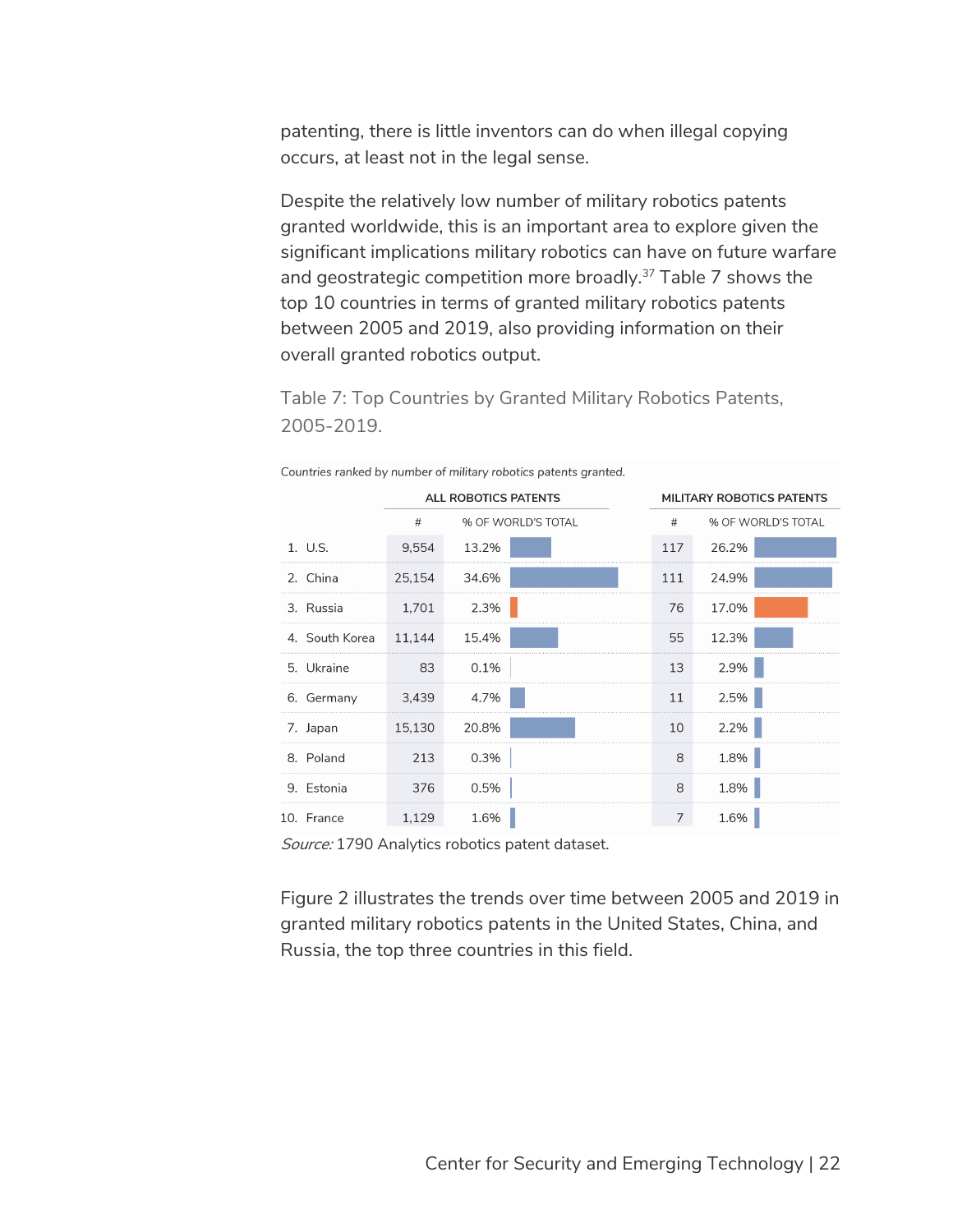Figure 2: Granted Military Robotics Patents by Year: U.S., China, and Russia, 2005-2019.



Note: According to this data, there were no military robotics patents granted in Russia in 2012.

Source: 1790 Analytics robotics patent dataset.

As evident in Figure 2, the United States was the leader in military robotics patents from 2005 until 2015, when it was first surpassed by Russia. Meanwhile, Chinese output of military robotics patents, which grew slowly up until 2015, accelerated significantly afterwards, with China becoming the global leader after 2016. This trend reflects a broader push on behalf of the Chinese government to raise the country's science and technology profile and propel innovation.

As Table 7 shows, the United States accounts for about 13 percent of robotics patents granted worldwide between 2005 and 2019, but over a quarter of military robotics patents. U.S. military spending, including on research, development, and procurement, dwarfs that of other nations.<sup>38</sup> The U.S. Navy and Army are among the top assignees of military robotics patents in the United States, alongside defense giants such as Raytheon, Boeing, L3Harris Technologies, and Northrop Grumman Corp.

China, however, is a very close second, once again illustrating the country's broader push to accelerate technological innovation and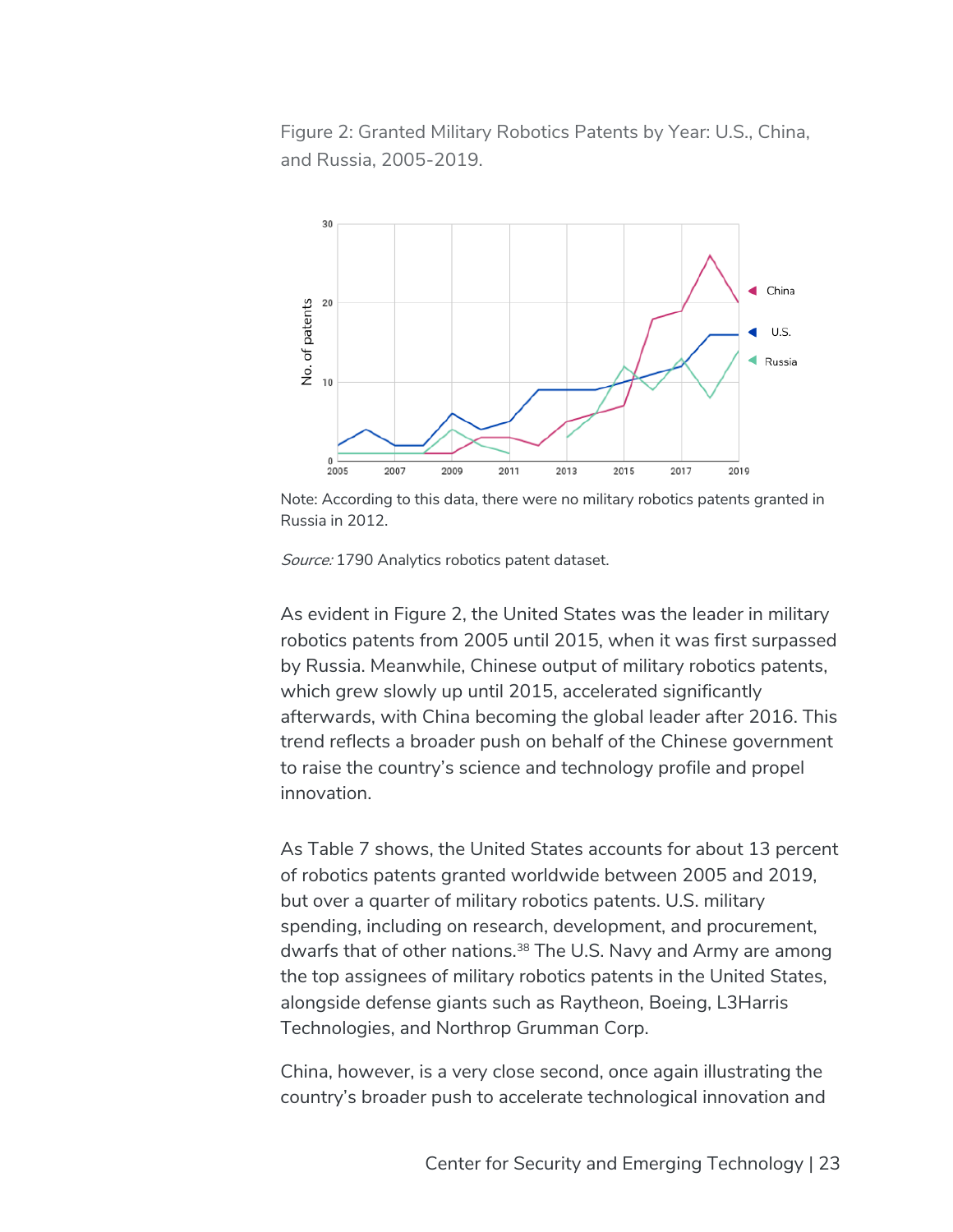reach a position of global leadership in emerging technologies. Robotics is one of the strategic industries named in the PRC's "Made in China 2025" plan that seeks to increase China's domestic innovation, as well as a key area where the PRC supplements national science and technology innovation with foreign technologies and knowledge transfers, both licit and illicit.<sup>39</sup> In terms of military robotics developments, China has dominated the export market for armed drones since 2011.<sup>40</sup> The PLA is reportedly developing a broad range of robotic and unmanned systems, including ground systems for logistics and multipurpose unmanned surface vessels intended for export.41

Now, while the United States and China are both among the top three countries in overall robotics patent output, Russia lags behind quite significantly. Therefore, it is particularly notable that while Russia accounts for about 2 percent of the global robotics patents total, it is responsible for 17 percent of global military robotics patents.

Russia's notable output in military robotics patents reflects its broader military modernization and technology development priorities.42 The country's defense establishment views the development and fielding of military robotics as key to minimizing personnel losses in combat, as well as for gaining advantage over the enemy in the air, land, and sea. Over the past two decades, the Russian military has modernized existing, and developed new, robotics capabilities, including "combat vehicle fire systems; multiple-launch rocket systems; radiological reconnaissance; logistic transport; use in space; crewless ships and submarines; and robotic swarms and group interactions, among many others."43 Several of the granted military robotics patents pertain to different functionalities and capabilities for unmanned vehicles, especially ground vehicles, or robotic complexes as they are often referred to in Russian military parlance. One of the top recipients of Russian military robotics patents is the Degtyarev Plant—a leading weapons manufacturer and a subsidiary of the state-owned defense conglomerate, Rostec.<sup>44</sup> In June of 2013, Russia's then deputy prime minister, Dmitry Rogozin, announced plans for a new military robot laboratory at the Degtyarev Plant.<sup>45</sup> According to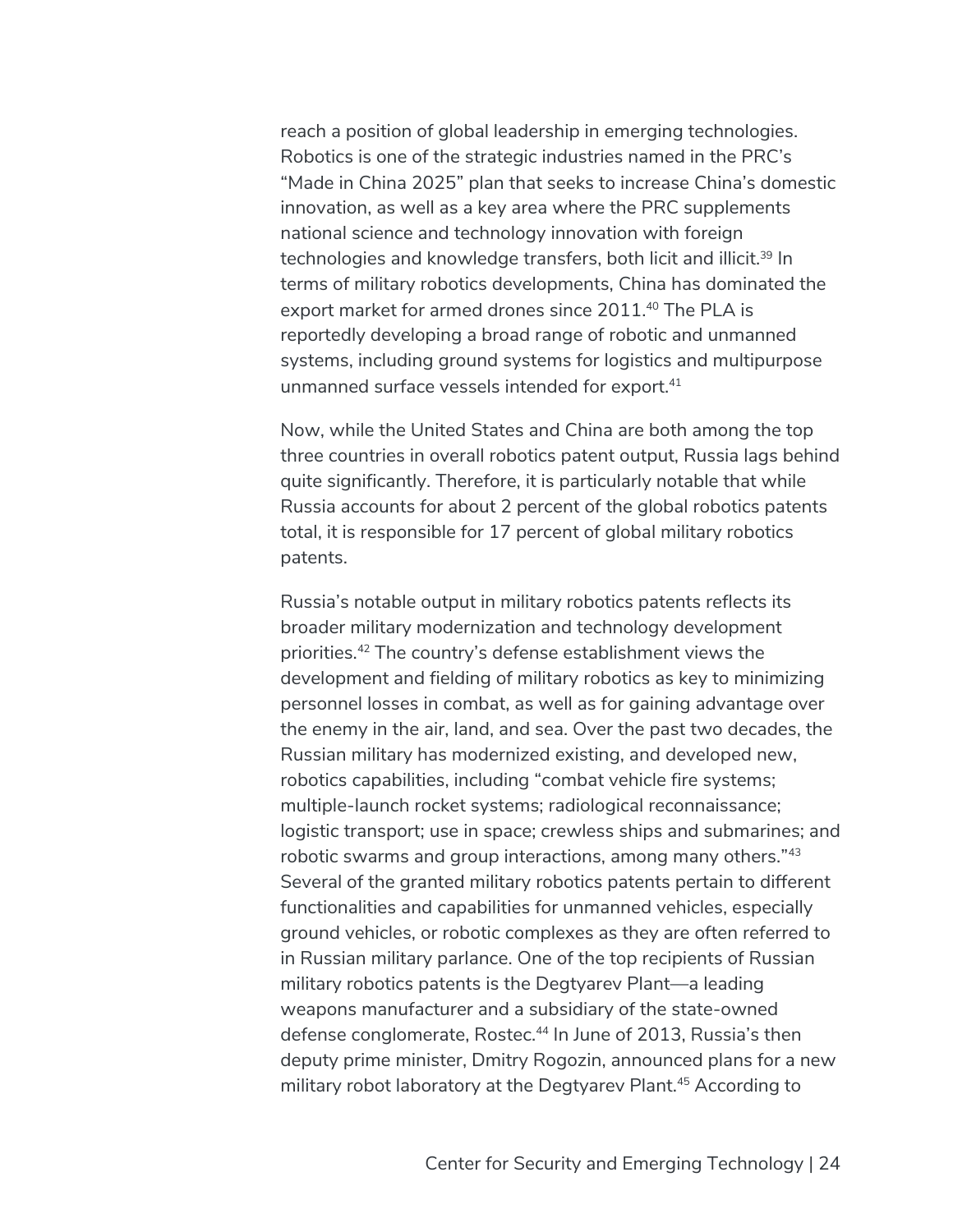submitted patent documents, the Degtyarev Plant has been granted patent rights for different inventions that expand the technical capabilities of robotic complexes through improved controllability, more accurate navigation, increased cruising range, higher degree of automation and autonomy, faster information processing, and other enhancements. The Degtyarev Plant has also been working with the Foundation for Advanced Research (Russia's version of DARPA) on the Nerekhta armed UGV.46 These inventions and developments directly align with the emphasis Russian ground force analysts put on "increasing the role and improving the robotization of equipment, first and foremost, on board fire resources," as evident in the aforementioned Nerekhta armed UGV as well as in systems such as Vikhr, Uran-9, Soratnik, and Platforma-M.47

Notably, it is possible that a great deal of patent-worthy innovation in Russian military robotics is left unobserved. Some Russian officials have expressed frustration that Russian defense companies do not file for patents for Russian weapons and equipment abroad. As one Rostec executive has noted, "such foreign companies as Raytheon and BAE Systems have up to 5,000 patents abroad. They disclose their intellectual property, for they see no risks. In the meantime, neither our Defense Ministry nor defense-industrial complex enterprises have registered patents abroad."48 Although this estimate almost certainly refers to patents writ large, rather than robotics patents or military robotics patents specifically, this observation is relevant. It is also revealing that, despite the fact that Russian scientists and inventors working in the defense space are much more reluctant to file for patents than their American counterparts, Russia still ranks third globally when it comes to military robotics patents.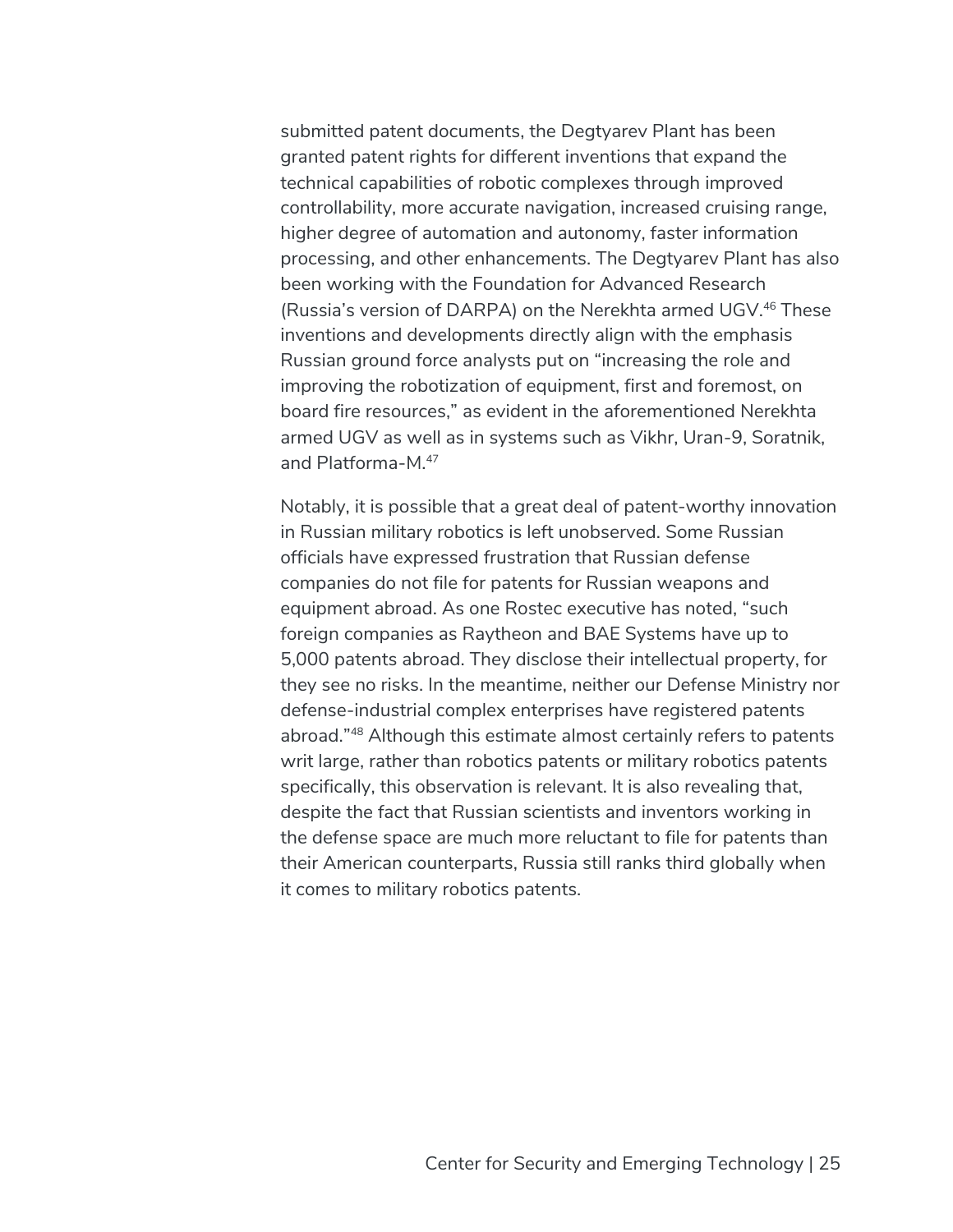#### **Conclusion**

Advances in robotic technology are having a transformative impact on how people work, travel, communicate, receive services, and fight wars. Industrial robots increase the speed and efficiency of manufacturing, assembly, packaging, and handling of materials and products across a wide range of industries and sectors, from automotives to electronics to agriculture. Medical robots assist with surgery and handle logistical tasks that support comprehensive patient care. Developments in military robotics are redefining what is possible for human-machine teaming, as intelligent machines are deployed to support, protect and, at times, replace human soldiers in dangerous and hostile environments. With advances in artificial intelligence, increasingly autonomous robots will be able to take on a broader variety of tasks with greater independence and control. Whether it is education, transportation, industry and manufacturing, or warfighting, innovation in robotics technology is omnipresent and deeply consequential.

Patent activity is a useful way to track technological advancements in robotics. While comparisons of patent output across different countries are not without limitations, they can nonetheless help identify areas of comparative advantage and expanding innovation.

Drawing on data on robotics patents granted to inventors from 88 countries between 2005 and 2019, this report shows that China, Japan, and South Korea lead the world in robotics patents. The United States ranks fourth in overall output, but leads in strategically important categories such as aerospace, military/security, and AI. Russia, meanwhile, is ranked sixth, accounting for about 2 percent of the global robotics patents output, but 17 percent of military robotics patents.

Robotics patents that fall under the military/security category represent a very small share of global robotics patents. Innovation in this space is likely underreported, or at least, uncredited in terms of intellectual property rights. Countries usually prefer to keep their advanced military technologies secret, whether because they want to keep the element of surprise in a potential confrontation or avoid global condemnation for developing destructive and dangerous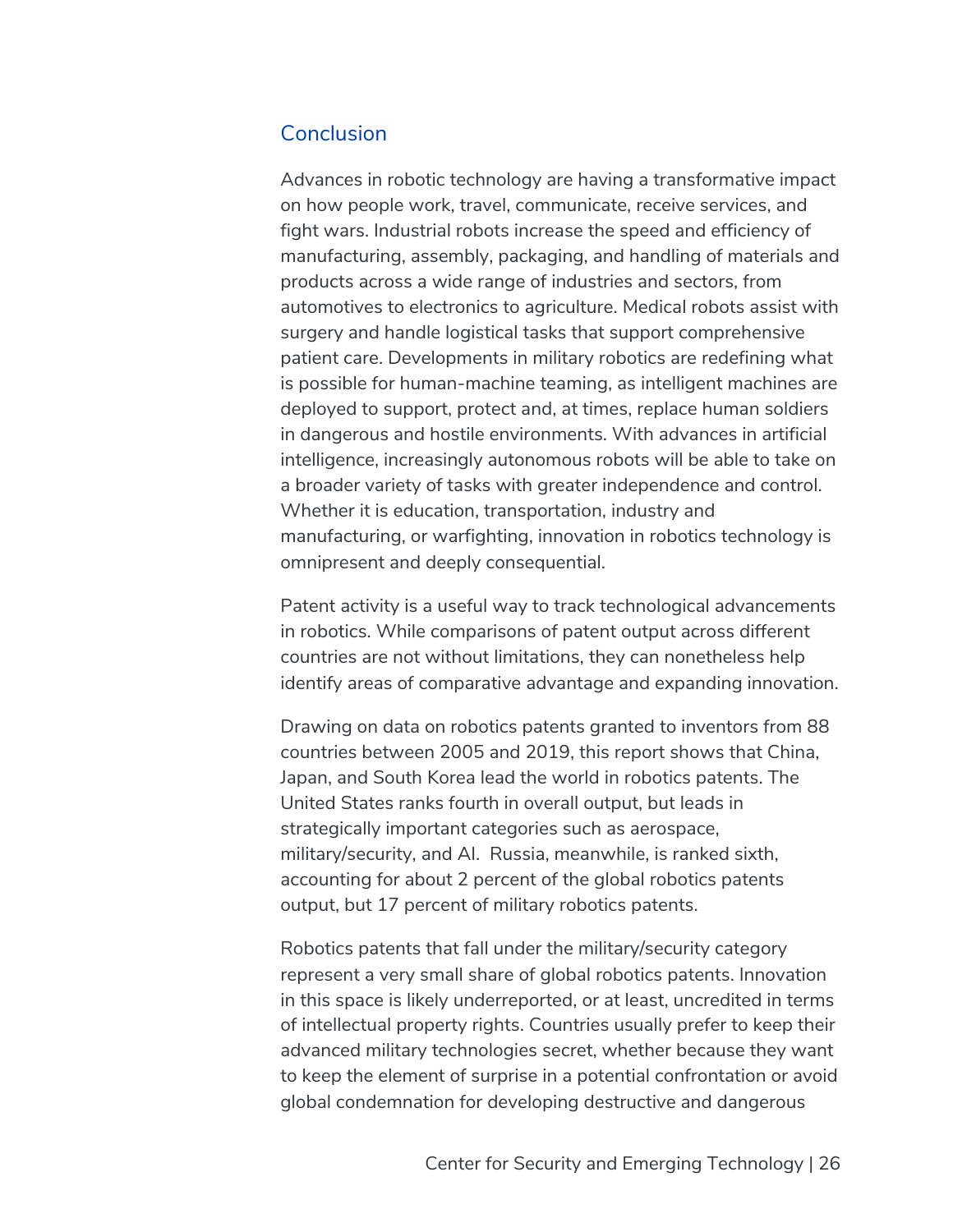weaponry. Tracking innovation in military robotics, however, is critical for assessing and anticipating the military capabilities of both U.S. allies and competitors. Keeping close watch on military robotics inventions is therefore part of ensuring that the United States military retains its technological and operational advantage in future conflicts.

Because robotics technology can be leveraged across so many sectors and industries, innovation in robotics is part of the broader global technological competition, and relatedly, the intensifying strategic competition with China. As the National Security Commission on Artificial Intelligence points out, "China has met its strategic goal of increasing the quality of its patent applications and issued patents, creating the narrative that it has "won" the innovation race."49 Amending U.S. intellectual property policies, patent eligibility and patentability doctrine to better accommodate inventions related to emerging technologies such as AI and software for robotics is a critical step toward restoring U.S. leadership in this space. Moreover, to win the technology competition, the United States needs to work closely with its allies and partners. Notably, key U.S. allies like Japan, South Korea, and Germany are at the forefront of robotics innovation. There are therefore many opportunities for collaboration, including in research and development, standards-setting, and support for commercialization of inventions.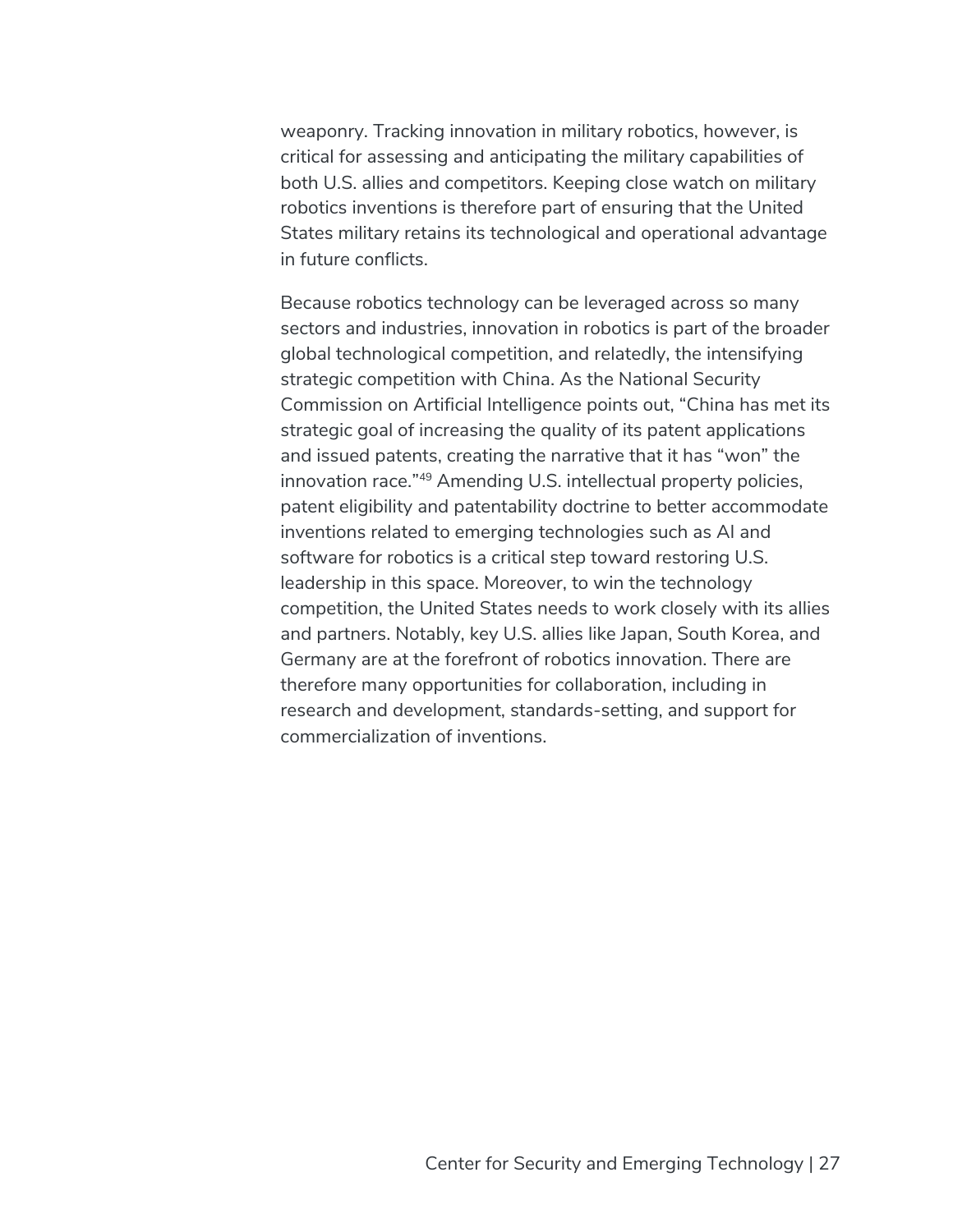#### **Authors**

Margarita Konaev is an Associate Director of Analysis and a Research Fellow at CSET, where Sara Abdulla is a Data Research Analyst.

#### Acknowledgements

For review, feedback, and editorial support, the authors would like to thank Igor Mikolic-Torreira, Catherina Aiken, Dewey Murdick, Danny Hague, Lynne Weil, Rebecca Gelles, Melissa Deng, Patrick Thomas, Anthony Breitzman, Samuel Bendett, Alexander Kott, Dale Brauner, and Farhana Hossein.



© 2021 by the Center for Security and Emerging Technology. This work is licensed under a Creative Commons Attribution-Non Commercial 4.0 International License.

To view a copy of this license, visit https://creativecommons.org/licenses/by-nc/4.0/.

Document Identifier: doi: 10.51593/20210012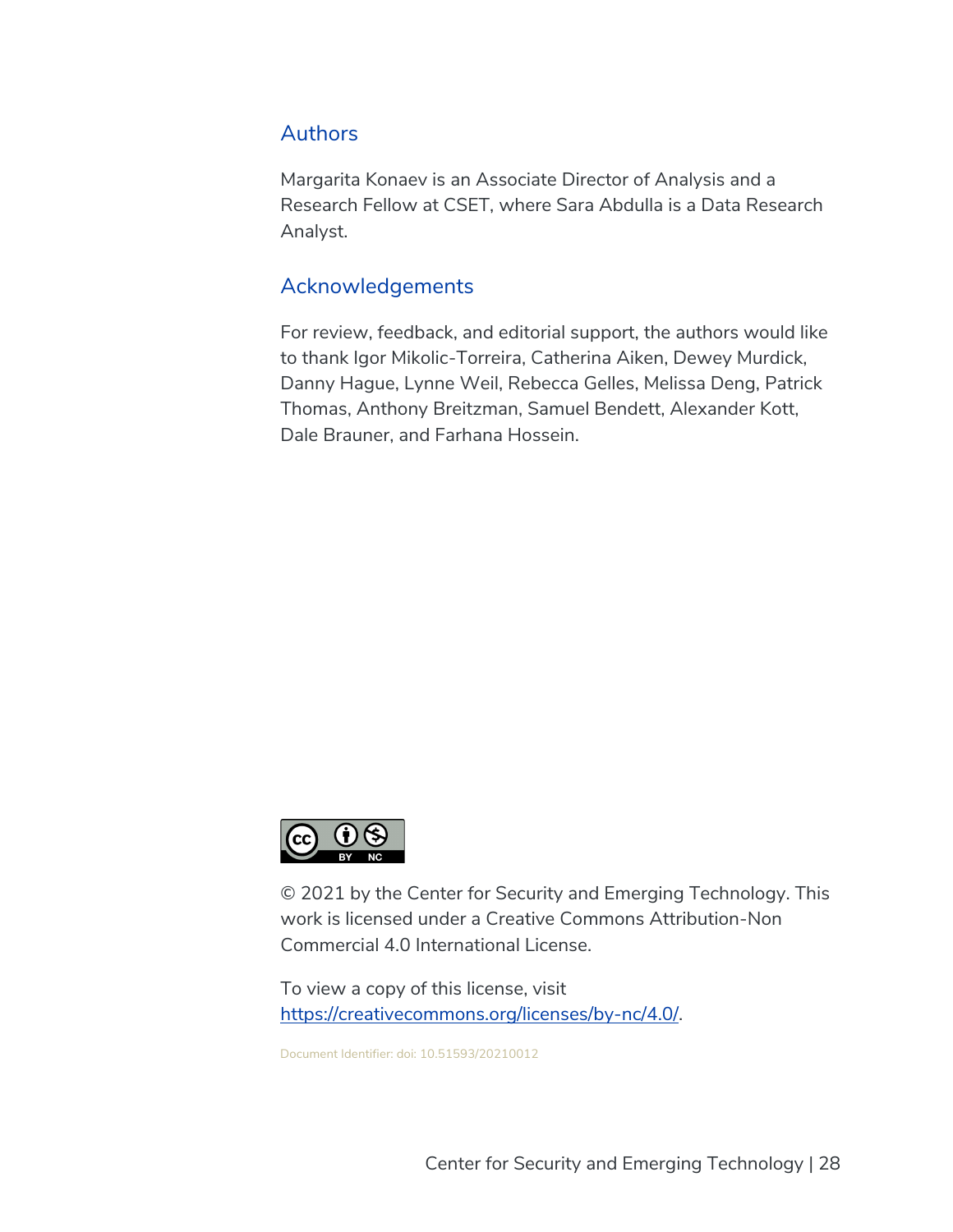## Appendix

| <b>Country/Region</b>         | <b>No. of Robotics</b><br>Patents | <b>Share of Global</b><br><b>Robotics</b><br><b>Patents</b> |
|-------------------------------|-----------------------------------|-------------------------------------------------------------|
| China                         | 25,412                            | 34.1%                                                       |
| Japan                         | 15,394                            | 20.7%                                                       |
| South Korea                   | 11,320                            | 15.2%                                                       |
| <b>United States</b>          | 10,533                            | 14.1%                                                       |
| Germany                       | 3,505                             | 4.7%                                                        |
| Russia                        | 1,699                             | 2.3%                                                        |
| France                        | 1,158                             | 1.6%                                                        |
| <b>European Patent Office</b> | 1,041                             | 1.4%                                                        |
| Taiwan                        | 926                               | 1.2%                                                        |
| United Kingdom                | 384                               | 0.5%                                                        |

Table 1A: Top 10 Countries by Granted Robotics Patents, 2005- 2019. (Analysis based on "earliest patent grant date").

Source: 1790 Analytics robotics patent dataset.

| Country/Region                | No. of Patents in<br>2019 | <b>Share of Global</b><br>Patents in 2019 |
|-------------------------------|---------------------------|-------------------------------------------|
| China                         | 452,804                   | 30.2%                                     |
| United states                 | 354,430                   | 23.6%                                     |
| Japan                         | 179,910                   | 12.0%                                     |
| <b>European Patent Office</b> | 137,782                   | 9.2%                                      |
| South Korea                   | 125,661                   | 8.4%                                      |
| Russia                        | 34,008                    | 2.3%                                      |
| India                         | 23,587                    | 1.6%                                      |
| Canada                        | 22,009                    | 1.5%                                      |
| Germany                       | 18,255                    | 1.2%                                      |
| Australia                     | 17,010                    | 1.1%                                      |

Table 2A: WIPO's Top 10 Countries by Granted Patents in 2019.

Source: WIPO Statistics Database, September 2020.50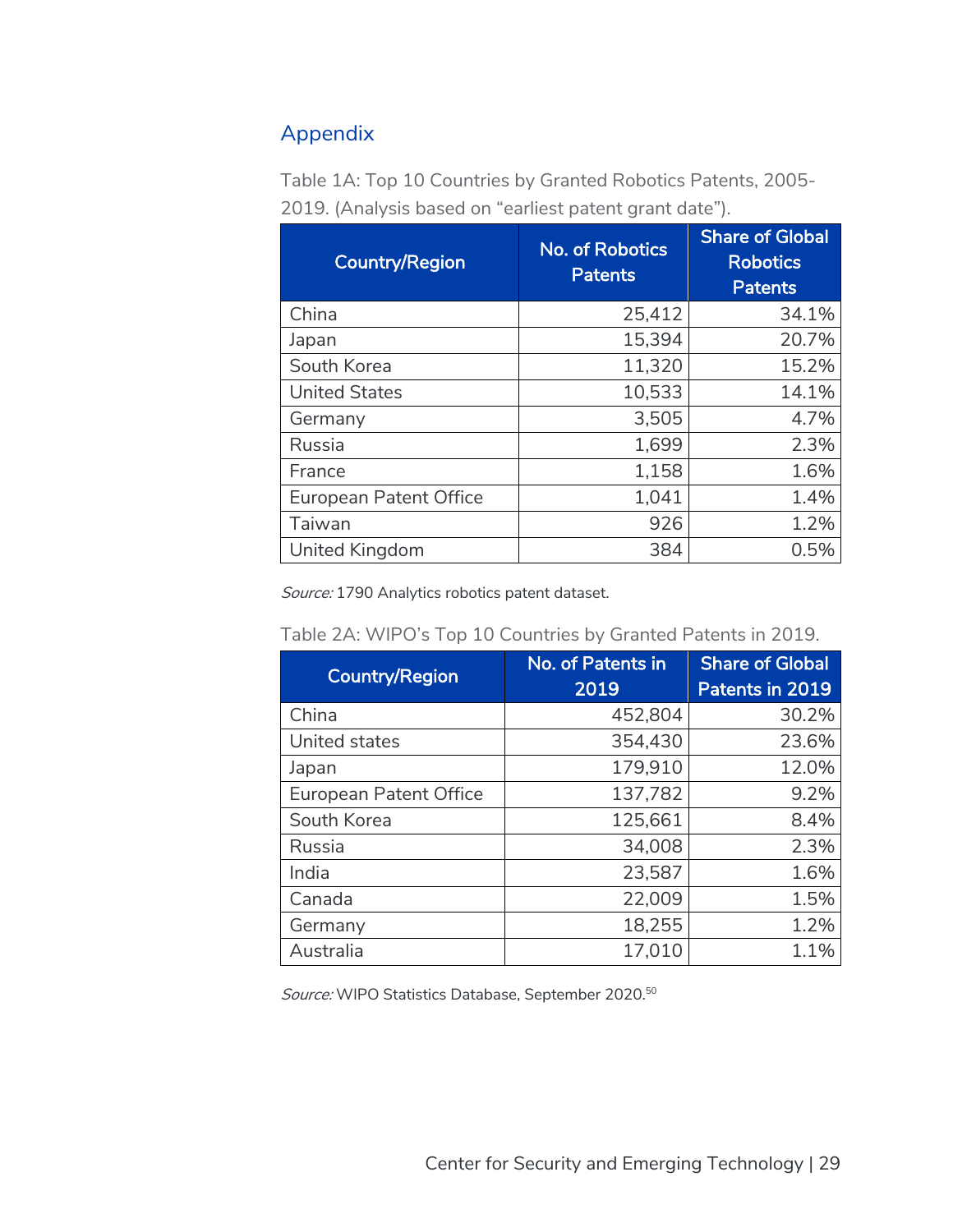| <b>Country</b> | No. of<br><b>Military</b><br><b>Robotics</b><br><b>Patents</b> | <b>Country's Share</b><br>of Global Military<br><b>Robotics Patents</b> | <b>Proportion of</b><br><b>Country's Robotics</b><br><b>Patents that are</b><br><b>Military</b> |
|----------------|----------------------------------------------------------------|-------------------------------------------------------------------------|-------------------------------------------------------------------------------------------------|
| Country        | 117                                                            | 26.2%                                                                   | 1.2%                                                                                            |
| China          | 111                                                            | 24.9%                                                                   | 0.4%                                                                                            |
| Russia         | 76                                                             | 17.0%                                                                   | 4.5%                                                                                            |
| South<br>Korea | 55                                                             | 12.3%                                                                   | 0.5%                                                                                            |
| Ukraine        | 13                                                             | 2.9%                                                                    | 15.7%                                                                                           |
| Germany        | 11                                                             | 2.5%                                                                    | 0.3%                                                                                            |
| Japan          | 10                                                             | 2.2%                                                                    | 0.1%                                                                                            |
| Poland         | 8                                                              | 1.8%                                                                    | 3.8%                                                                                            |
| Estonia        | 8                                                              | 1.8%                                                                    | 2.1%                                                                                            |
| France         | 7                                                              | 1.6%                                                                    | 0.6%                                                                                            |

Table 3A: Top Countries by Military Robotics Patents, 2005-2019.

Source: 1790 Analytics robotics patent dataset.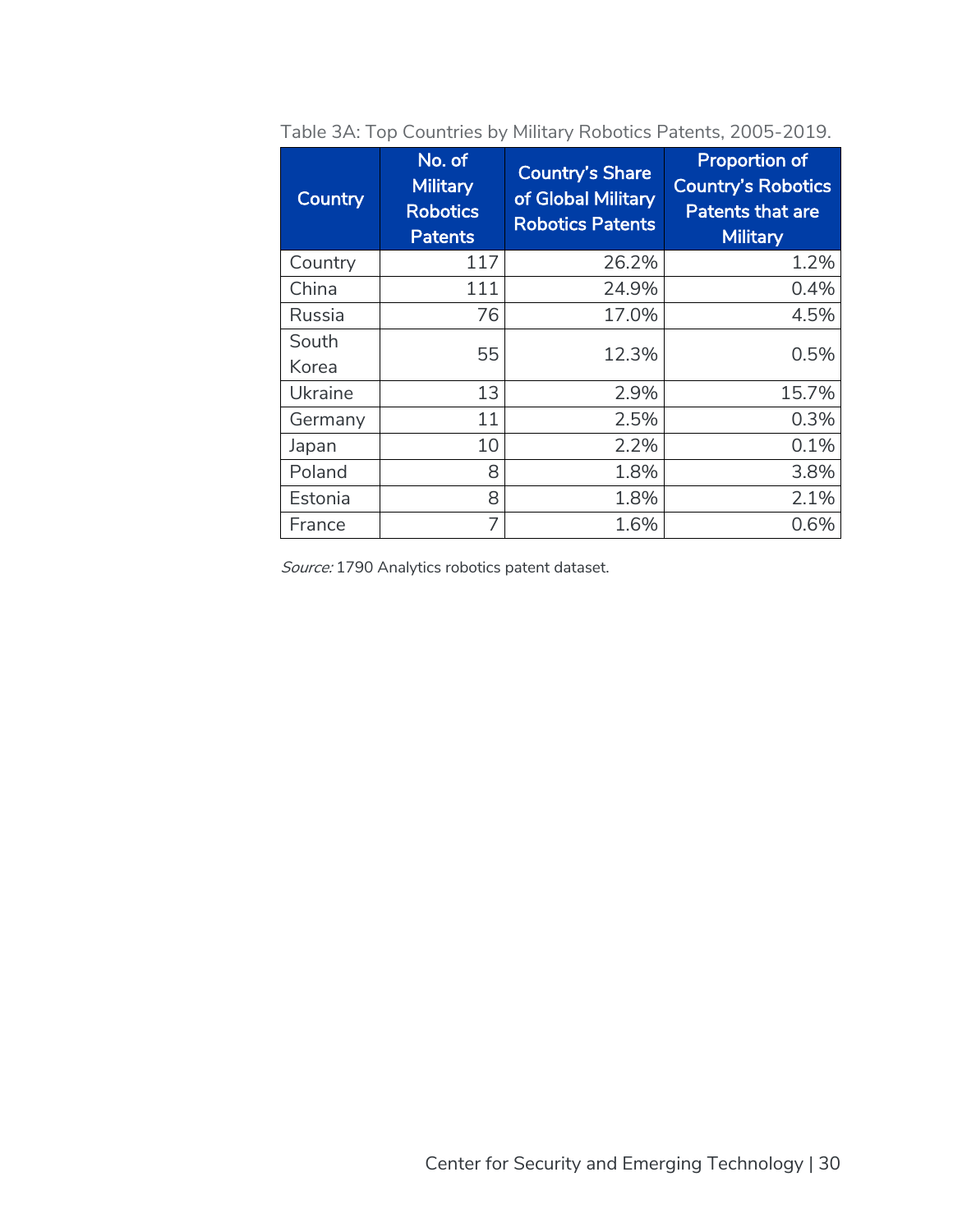#### **Endnotes**

<sup>1</sup> "World Robotics 2020, Industrial Robots" (International Federation of Robotics, 2020), 37, http://www.worldrobotics.org.

<sup>2</sup> "New technologies to improve Amazon employee safety," Amazon, June 13, 2021, https://www.aboutamazon.com/news/innovation-at-amazon/newtechnologies-to-improve-amazon-employee-safety.

<sup>3</sup> Erico Guizzo and Randi Klett, "How robots became essential workers in the COVID-19 response," IEEE Spectrum, September 30, 2020, https://spectrum.ieee.org/robotics/medical-robots/how-robots-becameessential-workers-in-the-covid19-response.

<sup>4</sup> IFR (International Federation of Robotics). (2020). World robotics 2020. Service Robots, 181. International Federation of Robotics, Frankfurt am Main. Retrieved from http://www.worldrobotics.org.

<sup>5</sup> Dan Gettinger, "The Drone Databook" (The Center for the Study of the Drone at Bard College, 2019), https://dronecenter.bard.edu/files/2019/10/CSD-Drone-Databook-Web.pdf.

<sup>6</sup> Carol Robbins, Derek Hill, and Mark Boroush, "Invention, Knowledge Transfer, and Innovation," National Science Foundation | National Science Board, https://ncses.nsf.gov/pubs/nsb20204/.

<sup>7</sup> "World Intellectual Property Indicators 2020" (World Intellectual Property Organization, 2020), 20, https://www.wipo.int/edocs/pubdocs/en/wipo\_pub\_941\_2020.pdf.

8 "World Intellectual Property Indicators 2020," 20-21.

<sup>9</sup> Patrick Thomas, "The Robotics Patent Landscape–Study Overview and Methodology" (Report prepared for CSET by 1790 Analytics LLC., October 9, 2020), 2.

<sup>10</sup> Sara M. Abdulla, "China's Robotics Patent Landscape" (Center for Security and Emerging Technology, August 2021), https://cset.georgetown.edu/wpcontent/uploads/CSET-Chinas-Robotics-Patent-Landscape.pdf.

<sup>11</sup> Thomas, "The Robotics Patent Landscape."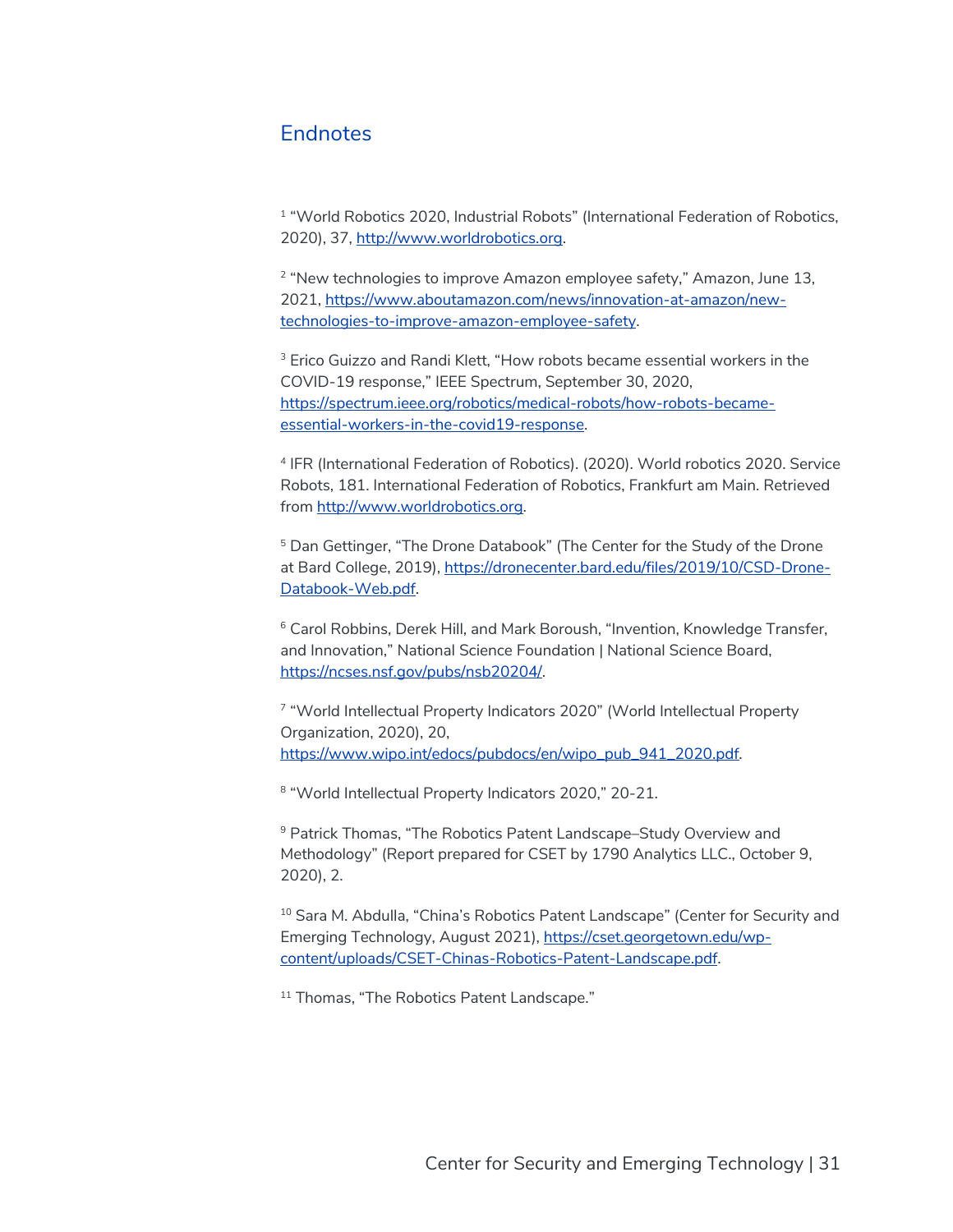<sup>12</sup> National Security Commission on Artificial Intelligence, *Final Report* (Washington, DC: NSCAI, March 2021), 200, https://www.nscai.gov/wpcontent/uploads/2021/03/Full-Report-Digital-1.pdf.

<sup>13</sup> "Made in China 2025: Global Ambitions Built on Local Protections" (United States Chamber of Commerce, 2017), https://www.uschamber.com/sites/default/files/final\_made\_in\_china\_2025\_repor t\_full.pdf; Abdulla, "China's Robotics Patent Landscape."

<sup>14</sup> Original CSET Translation of "Certain Opinions of the Ministry of Education, the China National Intellectual Property Administration, and the Ministry of Science and Technology on Improving the Quality of Patents at Institutes of Higher Education and Promoting [Patent] Conversion and Use" [教育部 国家知 识产权局 科技部 关于提升高等学校专利质量 促进转化运用的若干意见], The Ministry of Education (教育部), the China National Intellectual Property Administration (国家知识产权局), and the Ministry of Science and Technology (MOST; 科技部), February 3, 2021.

<sup>15</sup> Aaron Wininger, "Patents Required to List on the Shanghai Stock Exchange's Science & Technology Board," China IP Law Update, March 20, 2020, https://www.chinaiplawupdate.com/2020/03/patents-required-to-list-on-theshanghai-stock-exchanges-science-technology-board/. See also Justin Harper, "China's Star market aims to take on the Nasdaq," BBC News, July 23, 2020, https://www.bbc.com/news/business-53509651.

<sup>16</sup> Note that utility models are a different designation from utility patents available in the United States.

<sup>17</sup> Ana Maria Santacreu and Heting Zhu, "What Does China's Rise in Patents Mean? A Look at Quality vs. Quantity," Economic Synopses, no. 14 (2018), https://research.stlouisfed.org/publications/economicsynopses/2018/05/04/what-does-chinas-rise-in-patents-mean-a-look-atquality-vs-quantity/.

18 Abdulla, "China's Robotics Patent Landscape."

 $19$  Our robotics patent data is derived from 1790 Analytics. We flatten 1790 Analytics' disaggregation of robotics patents' "types" and "features" to get a more comprehensive view of the robotics patents' characteristics. Robot "types" are adapted from the robotics categories proposed by Institute of Electrical and Electronics Engineers (IEEE). Robot "features" were developed by 1790 Analytics. Thomas, "The Robotics Patent Landscape," 2.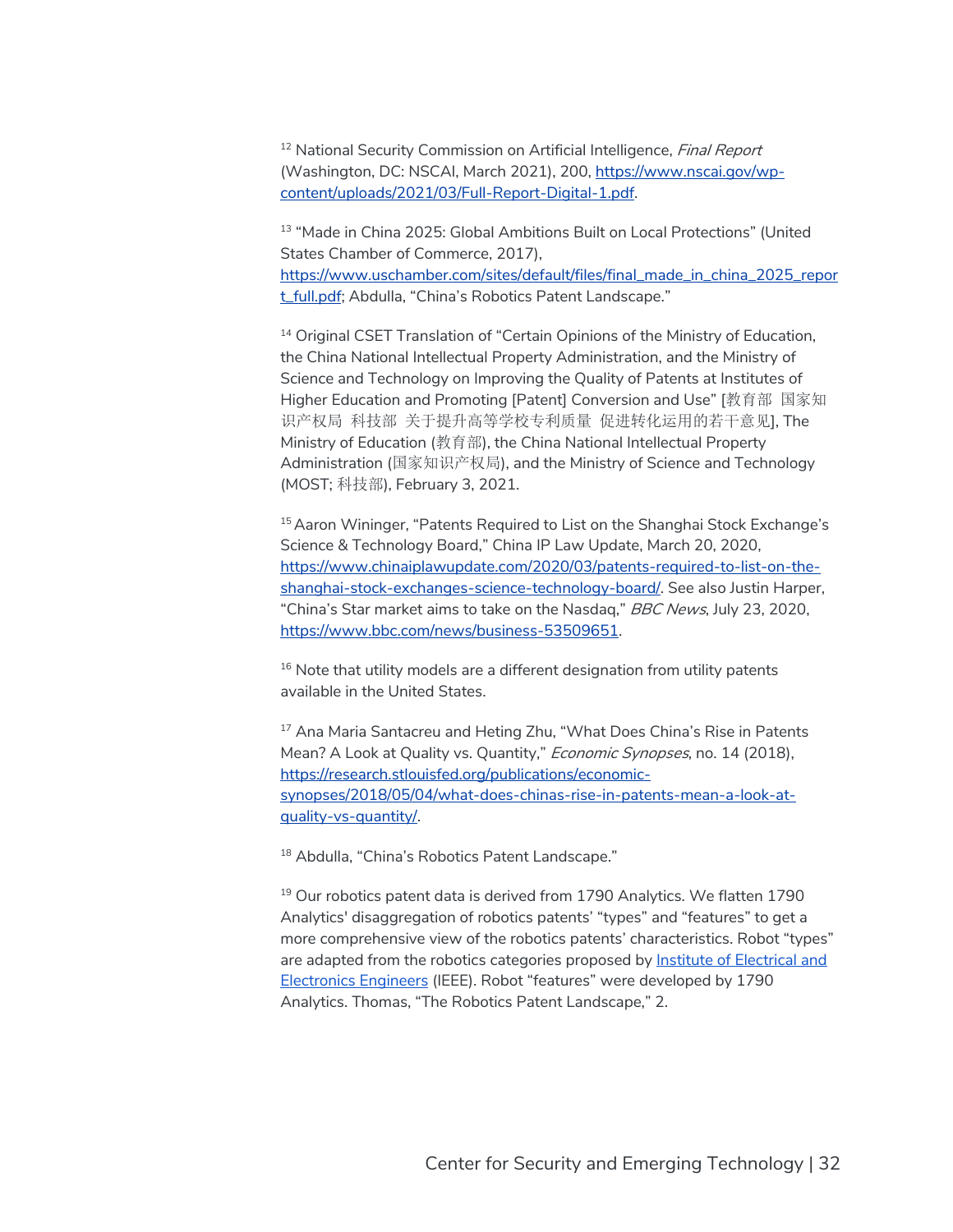<sup>20</sup> Patrick Thomas and Dewey Murdick, "Patents and Artificial Intelligence: A Primer" (Center for Security and Emerging Technology, September 2020), https://cset.georgetown.edu/publication/patents-and-artificial-intelligence/.

 $21$  Examples drawn from data provided by 1790 Analytics.

<sup>22</sup> Jeffrey Edmonds et al., "Artificial Intelligence and Autonomy in Russia" (Center for Naval Analyses, May 2021),

https://www.cna.org/CNA\_files/centers/CNA/sppp/rsp/russia-ai/Russia-Artificial-Intelligence-Autonomy-Putin-Military.pdf; Samuel Bendett et al., "Advanced military technology in Russia: Capabilities and implications" (Chatham House, September 2021), https://www.chathamhouse.org/sites/default/files/2021-09/2021-09-23-advanced-military-technology-in-russia-bendett-et-al.pdf.

<sup>23</sup> UNESCO Institute for Statistics, "How much does your country invest in R&D?," UNESCO, accessed on February 20, 2021, http://uis.unesco.org/apps/visualisations/research-and-development-spending/.

<sup>24</sup> "The Global Innovation Index 2020: Who Will Finance Innovation?" (Cornell University, INSEAD, and WIPO, 2020), https://www.wipo.int/edocs/pubdocs/en/wipo\_pub\_gii\_2020.pdf.

<sup>25</sup> Stephanie Petrella, Chris Miller, and Benjamin Cooper, "Russia's Artificial Intelligence Strategy: The Role of State-Owned Firms" (Foreign Policy Research Institute, November 2020), https://sites.tufts.edu/hitachi/files/2021/02/1-s2.0- S0030438720300648-main.pdf; Keith Dear, "Will Russia Rule the World Through AI? Assessing Putin's Rhetoric Against Russia's Reality," The RUSI Journal 164, no. 5-6 (2019), https://www.tandfonline.com/doi/full/10.1080/03071847.2019.1694227.

<sup>26</sup> Nayanee Gupta et al., "Innovation Policies of Russia" (Institute for Defense Analyses, September 2013), https://www.ida.org/- /media/feature/publications/i/in/innovation-policies-of-russia/ida-p-5079.ashx.

<sup>27</sup> Margarita Konaev and James Dunham, "Russian AI Research 2010-2018" (Center for Security and Emerging Technology, October 2020, https://cset.georgetown.edu/publication/russian-ai-research-2010-2018/.

<sup>28</sup> European Patent Office, "Russian Federation," https://www.epo.org/searching-for-patents/helpful-resources/asian/russianfederation.html; Alexander G. Barabashev, Daria V. Ponomareva, and Jeffrey A. Burt, "Review of the Results of Scientific Activities: Protecting Intellectual Property in Russian and American Legal Practice," Journal of Physics: Conference Series 1406 (2019), https://iopscience.iop.org/article/10.1088/1742- 6596/1406/1/012009.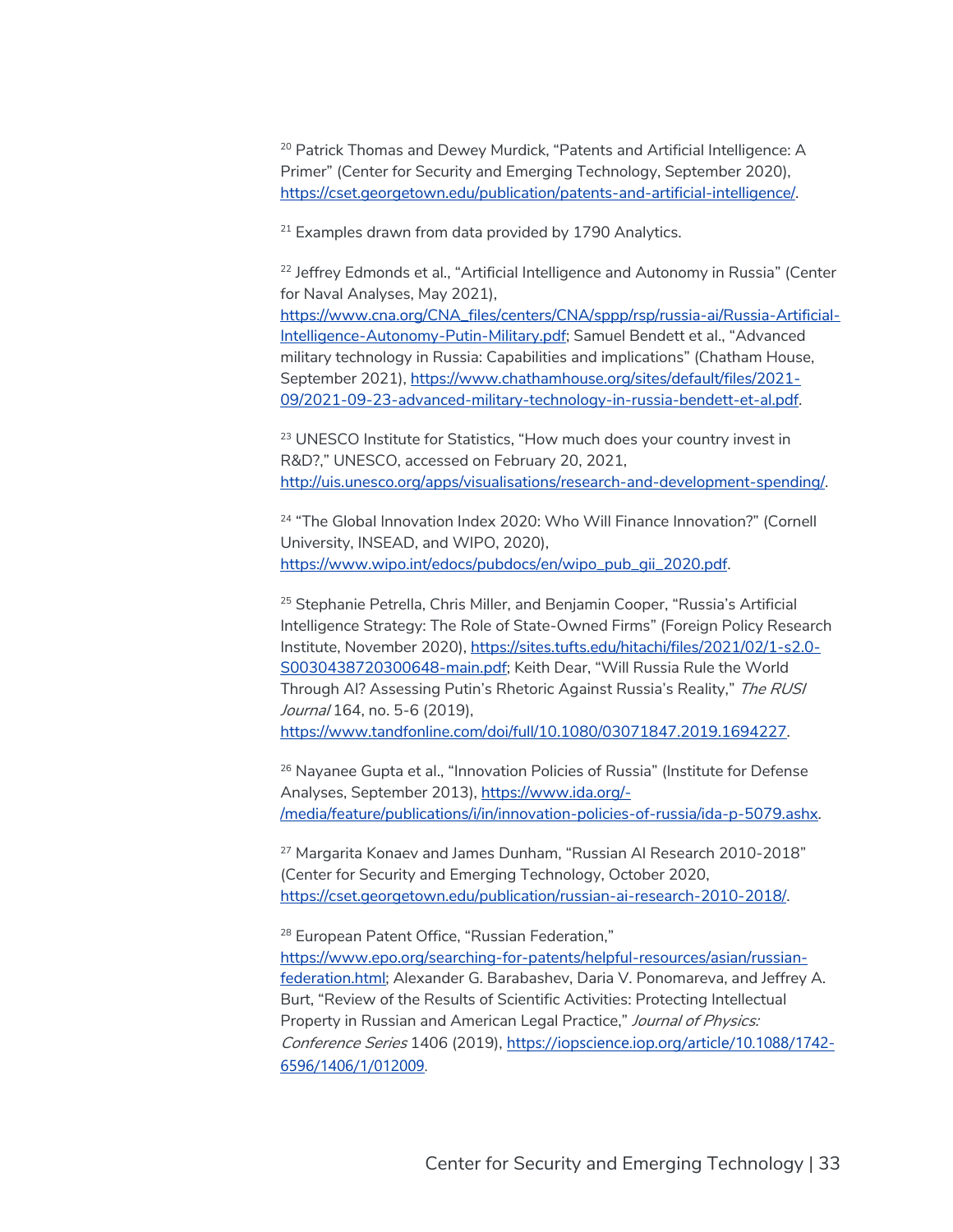<sup>29</sup> "World Intellectual Property Indicators 2020," 33.

<sup>30</sup> "World Intellectual Property Indicators 2020," 13.

<sup>31</sup> "World Robotics 2020, Industrial Robots," 342.

<sup>32</sup> "World Robotics 2020, Industrial Robots," 342, Note that IFR measures include both domestically produced robots and imported technologies.

<sup>33</sup> Robert D. Atkinson, "Robotics and the Future of Production and Work" (Information Technology and Innovation Foundation, October 2019), https://itif.org/publications/2019/10/15/robotics-and-future-production-andwork.

 $34$  A service robot is a robot that performs useful tasks for humans or equipment excluding industrial automation applications. "World Robotics Report 2020, Service Robots" (International Federation of Robotics, 2020), 15, 276.

<sup>35</sup> Konaev and Dunham, "Russian Al Research 2010-2018."

<sup>36</sup> The shares here will not necessarily sum to 100 percent because patents can have multiple robotics categories assigned to them. Alternatively, patents may also not have any robotics category assigned to them and still be a robotics patent.

 $37$  To be clear, military robotics patents are not synonymous with military robotics innovation or military robotics adoption. Countries and companies can make significant strides in military robotics without filing for patent protections and the absence of a country from the top 10 list does not necessarily suggest it lags behind in military robotics innovation or adoption.

<sup>38</sup> Diego Lopes da Silva, Nan Tian, and Alexandra Marksteiner, "Trends in World Military Expenditure, 2020" (SIPRI, April 2021), https://sipri.org/sites/default/files/2021-04/fs\_2104\_milex\_0.pdf

<sup>39</sup> Office of the Secretary of Defense, Annual Report to Congress: Military and Security Developments Involving the People's Republic of China (Washington, DC: Department of Defense), 2020, 141, 148, https://media.defense.gov/2020/Sep/01/2002488689/-1/-1/1/2020-DOD-CHINA-MILITARY-POWER-REPORT-FINAL.PDF.

<sup>40</sup> Michael C. Horowitz, Joshua A. Schwartz, and Matthew Fuhrmann, "Who's Prone to Drone? A Global Time-Series Analysis of Armed Uninhabited Aerial Vehicle Proliferation" (October 15, 2020), available at SSRN, https://ssrn.com/abstract=3422313.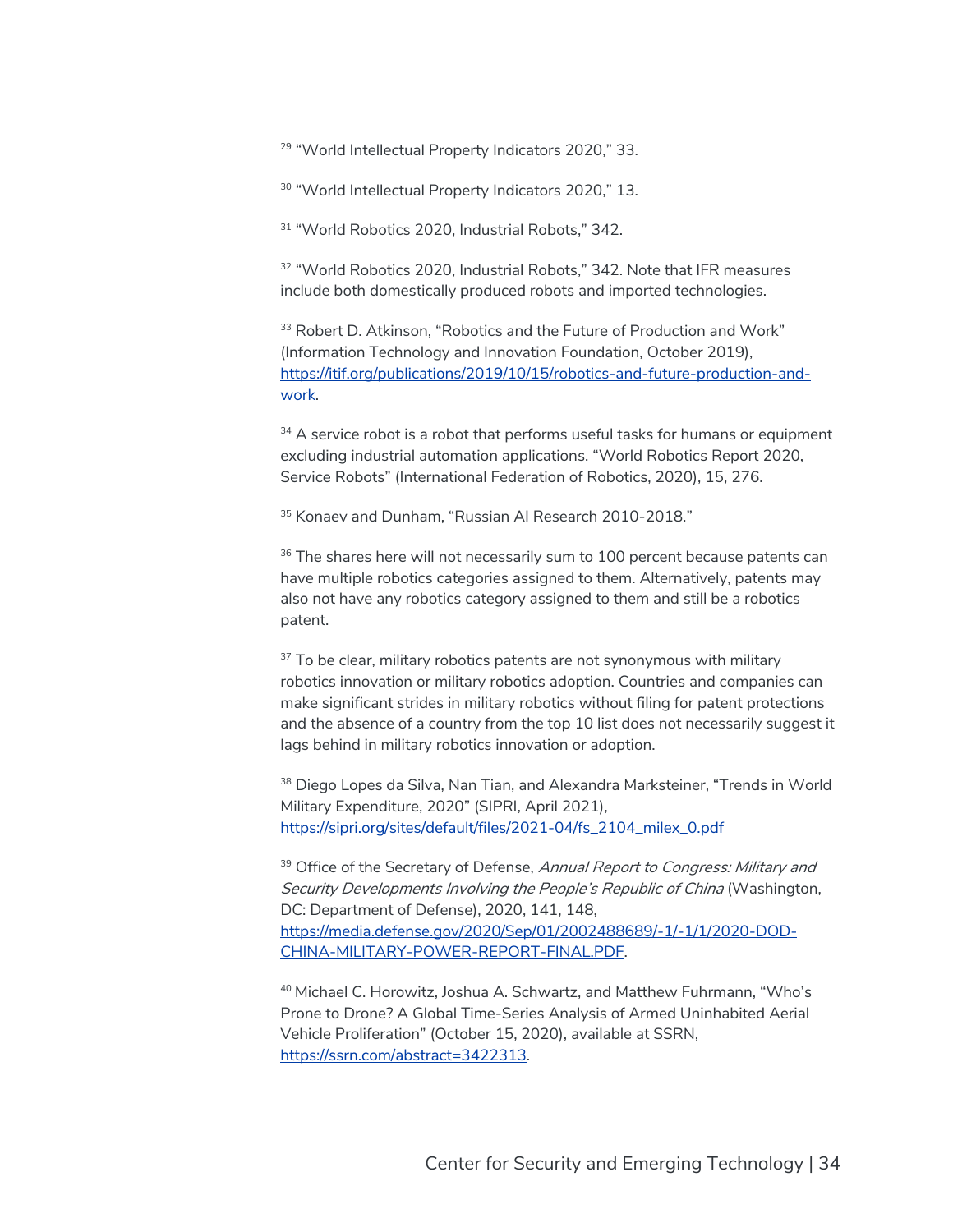<sup>41</sup> Elsa B. Kania, "'AI Weapons' in China's Military Innovation" (The Brookings Institution, April 2020), https://www.brookings.edu/wpcontent/uploads/2020/04/FP\_20200427\_ai\_weapons\_kania\_v2.pdf.

<sup>42</sup> Edmonds et al., "Artificial Intelligence and Autonomy in Russia"; Timothy Thomas, "Russian Robotics: A Look at Definitions, Principles, Uses, and Other Trends" (MITRE, February 2021), https://fas.org/irp/eprint/russian-robotics.pdf.

<sup>43</sup> Thomas, "Russian Robotics," 2.

<sup>44</sup> While we would have liked to present an analysis of robotics patent assignees in Russia, namely, those organizations or individuals that have filed for and were granted patent protections, this proved difficult. Our robotics patents database does contain information about assignees, but the accuracy and comprehensiveness of this information varies significantly by country. For Russia, assignees were determined based on transliteration or machine translation from Russian language documents filed to Rospatent. As a result, assignee IDs were at times incomplete, for instance "ROSSIJSKAJA FEDERATSIJA OT IM" which loosely translates to "on behalf/in the name of the Russian Federation"; other entrees included variations of the same entity, for instance, the Degtyarev plant appeared as "ZD IM V A DEGTJAREVA AOOT" and "OTKRYTOE AKTSIONERNOE OBSHCHESTVO ZAVOD IM V A DEGTYAREVA." Another challenge was the fact that while individual inventors were aggregated under "Individual Patenters" when looking at data on U.S. robotics patents, in the Russian list, they appeared by name. Although we do not present a systematic analysis of assignees, it is worth noting that the Ministry of Defense is listed as an assignee on a number of granted military robotics patents, and there are a number of federal state budgetary institutions of higher education, some of which may be military academies or professional military education institutions.

 $45$  David Hambling, "Armed Russian robocops to defend missile bases," New Scientist, April 23, 2014, https://www.newscientist.com/article/mg22229664- 400-armed-russian-robocops-to-defend-missile-bases/#ixzz708cm2mwl.

<sup>46</sup> Sten Allik et al., "The Rise of Russia's Military Robots: Theory, Practice and Implications" (International Centre for Defence and Security, February 2021), https://icds.ee/wp-content/uploads/2021/02/ICDS-Analysis\_The-Rise-of-Russias-Military-Robots\_Sten-Allik-et-al\_February-2021.pdf; "Combat robot Nerekhta confirms characteristics in military tests - Russian Foundation for Advanced Research Projects," Interfax, May 16, 2019, https://interfax.com/newsroom/top-stories/20410/.

<sup>47</sup> Thomas, "Russian Robotics," 5.